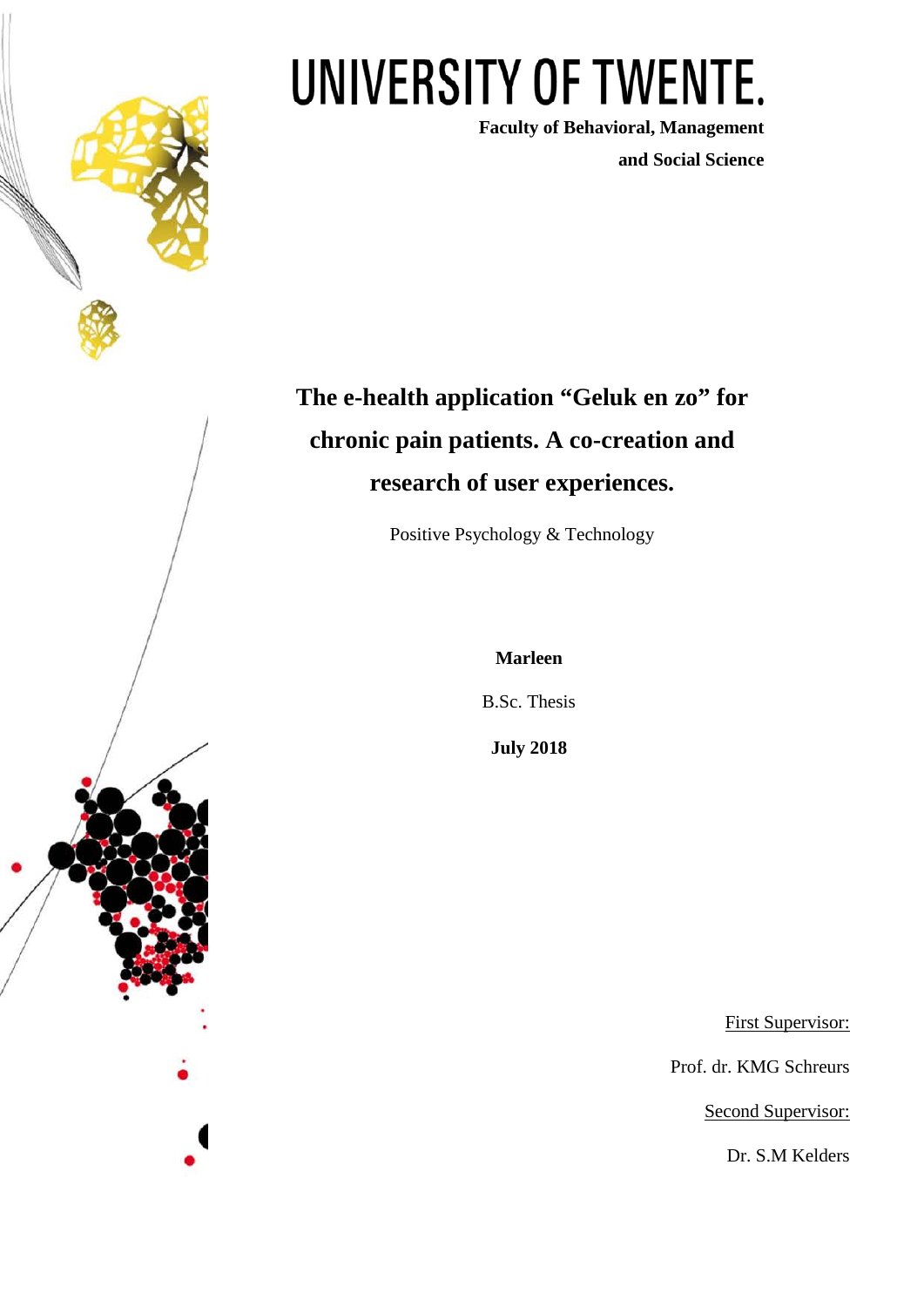## Table of contents

| 1. |    |
|----|----|
|    |    |
|    |    |
| 2. |    |
|    |    |
|    |    |
|    |    |
|    |    |
|    |    |
| 3. |    |
|    |    |
|    |    |
|    |    |
|    |    |
| 4. |    |
|    |    |
|    | 24 |
| 6. |    |
|    |    |
|    |    |
|    |    |
|    |    |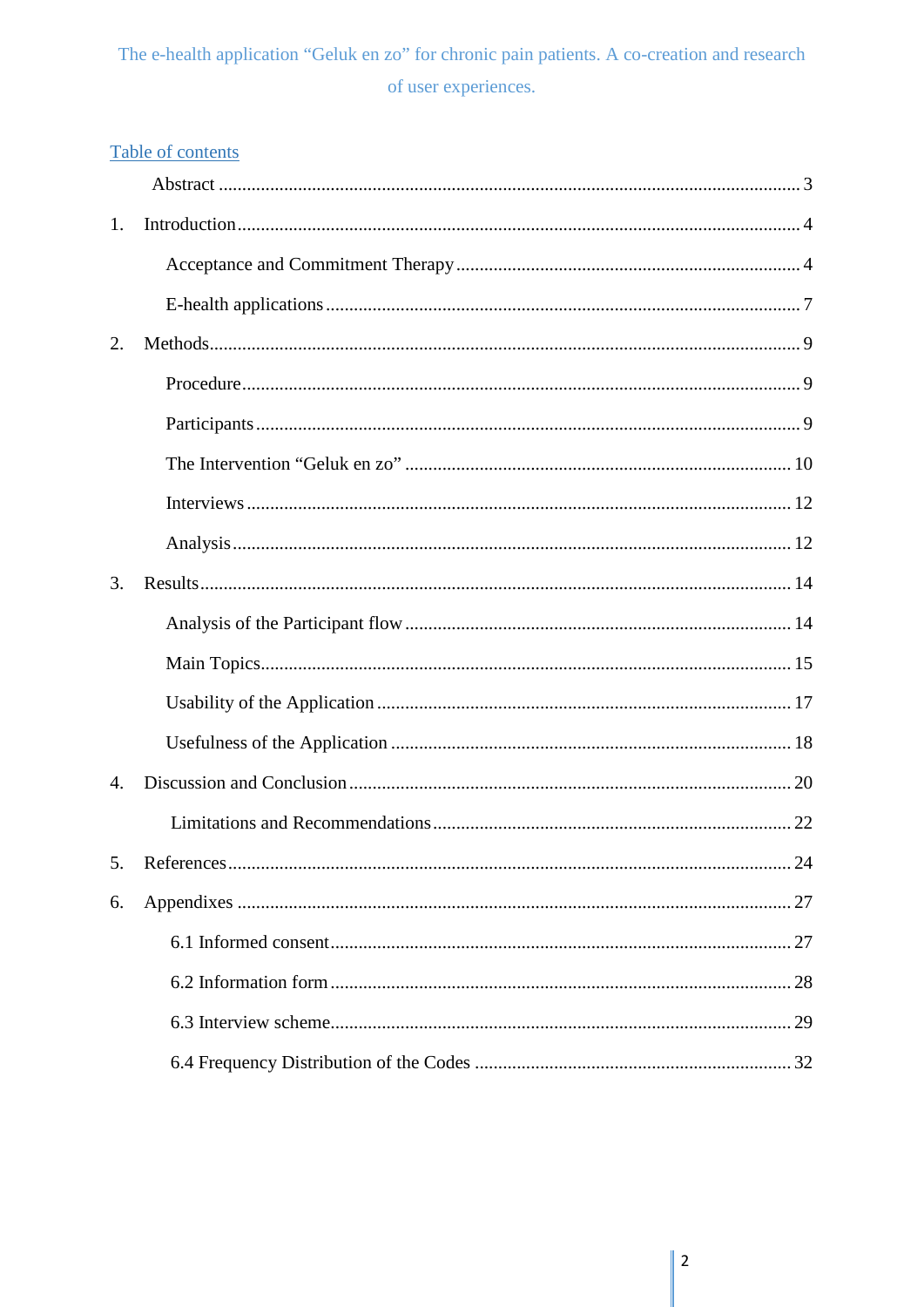#### Abstract

<span id="page-2-0"></span>The e-health application "Geluk en zo" is designed to increase the people's overall wellbeing through the identification of reasons behind their behaviours, to be aware of negative patterns of thoughts, and to practice valued life actions in their daily life. This intervention is based on Acceptance and Commitment Therapy (ACT), a therapy that aims at psychological flexibility. The current study investigated the usability and usefulness of the application "Geluk en zo" after participation in the intervention for 10 days. 12 Chronic pain patients were assessed for eligibility, 3 completed the participation and took part in this study. Participants used the application as first users and were interviewed about their opinion and experiences with the application. The interview scheme was developed based on the Mobile Application Rating Scale (MARS). The usefulness of the application was mostly experienced positively. Participants' awareness of their activities and the reasons behind it were enhanced. Also, new behaviors were adopted, and values were clearer than before, which indicates that their psychological flexibility increased. Concerning the usability of the application, several improvements need to be done, for example, correctly working reminders. Technical problems before the start and during the intervention occurred and negatively influenced the participation process. All in all, this study provides important insights in the usability and usefulness about the application "Geluk en zo" which can be used for future revision of the current version. Also, it is corroborating earlier findings of the effectiveness of ACT-based interventions.

Keywords: E-health application – Acceptance and Commitment Therapy – Usability – Usefulness – Awareness – Psychological flexibility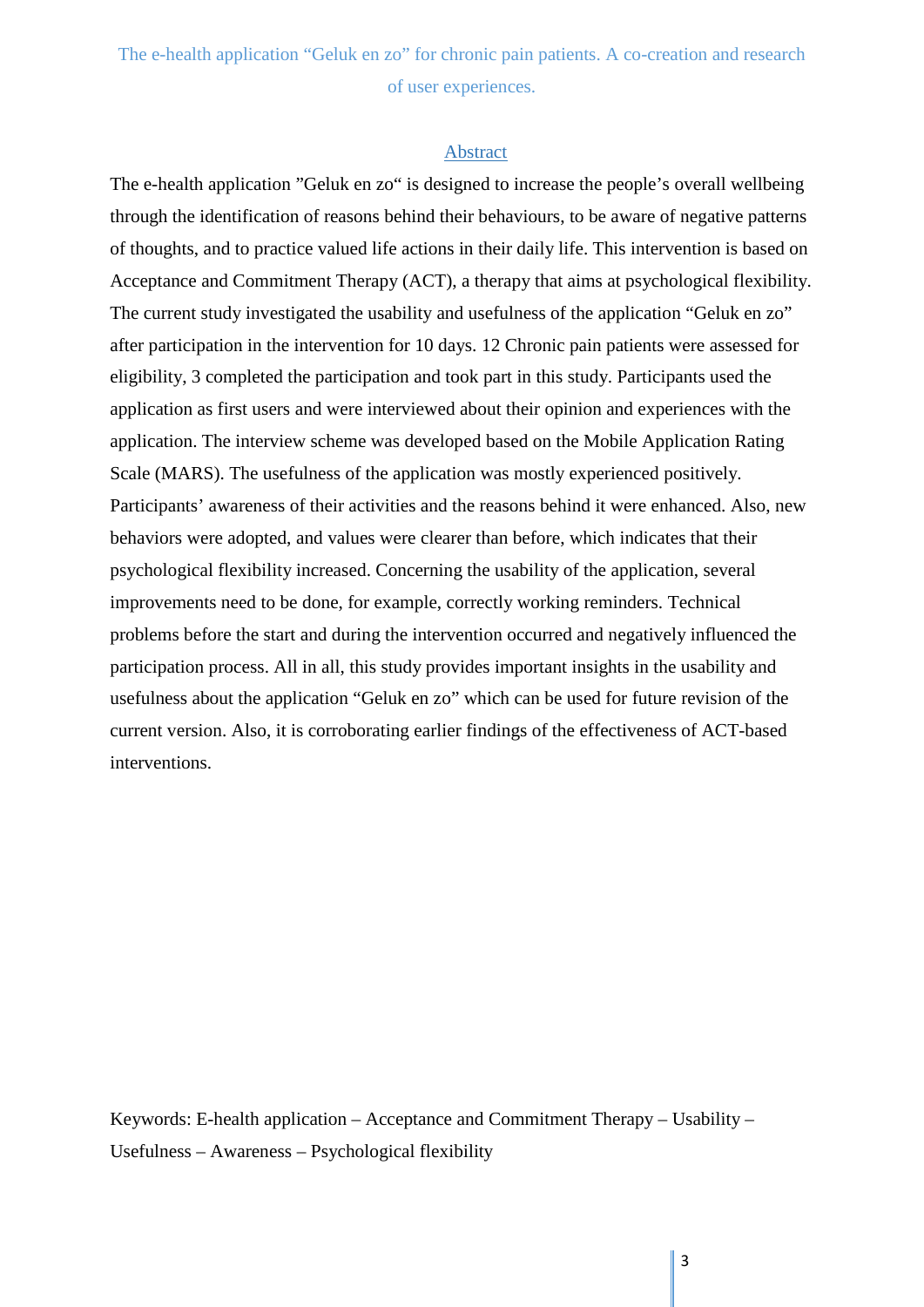#### 1. Introduction

<span id="page-3-0"></span>The Dutch e-health application "Geluk en zo", literally translated as 'Happiness and so', is designed by researchers of the University of Twente. It is created in the context of chronic pain patients within the Roessingh rehabilitation centre.

Thereby, pain is defined as an unpleasant sensory and emotional experience associated with actual and potential tissue damage or described in terms of such damage (International Association for the Study of Pain (IASP), 1986). Chronic pain lasts longer than three or more months and biomedical treatment is often found to be insufficient (IASP, 1986; Turk, Wilson, & Cahana, 2011). It represents a major health problem in Europe and entails negative consequences for patients and their environment (Reid et al., 2011). In the Netherlands, one in five people experience regular and long-lasting pain (Breivik, Collett, Ventafridda, Cohen, & Gallacher, 2006). Biological, psychological, and social factors influence the persistence of pain and its process of becoming chronic (IASP, 1986). To be able to manage the pain, nondrug and drug-treatments are existing. Two-thirds of the chronic pain patients use non-drug treatments such as massage or acupuncture. According to Breivik et al. (2006), such alternative methods need to focus more on the improvement of the functioning of the patient. Only little evidence is found on the improvement of pain using these treatments (Breivik et al., 2006).

The social impact of chronic pain on daily life and the life quality of an individual is immense (Reid et al., 2011). Chronic pain patients are impaired in their daily activities and physical functioning such as sleeping, doing household activities, working, driving, and social activities (Kawai, Kawai, Wollan, & Yawn, 2017; Überlacker et al., 2015; Breivik et al. 2006). As a result, patients often get frustrated about their situation and lose sight of their values and personal goals in life which increases the risk of a vicious cycle. Patients suffering increases in turn because no improvement of the pain is noticeable (Schreurs, 2018). Furthermore, the risk of suffering from a psychiatric disorder such as anxiety and depression increases. All these negative impacts on chronic pain patient's lives show that it is crucial to search for interventions that improve their lives through acceptance of the pain and the focus on their values in life (Reid et al., 2011).

#### <span id="page-3-1"></span>Acceptance and Commitment Therapy

Different interventions have been developed to improve the patient's mental health and wellbeing. One example is Acceptance and Commitment Therapy which pursues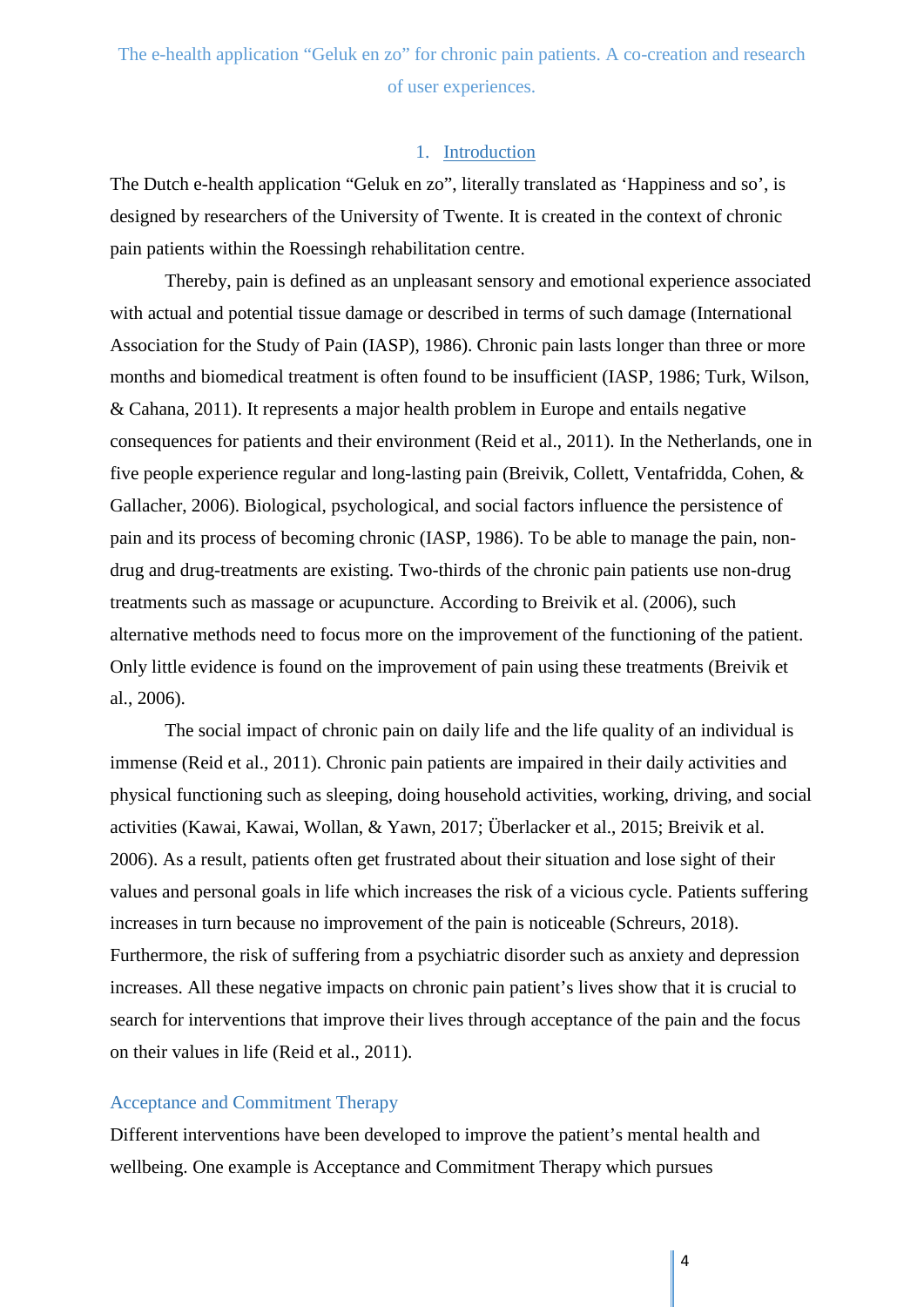psychological flexibility. It is applicable to different diagnosis groups and presents an adequate approach for chronic pain patients (Schreurs, 2018). ACT emphasises the acceptance of pain, negative emotions, sensations and thoughts to be able to focus more on the realisation of one's values of life and ideal functioning (Schreurs & Veehof, 2013). Pleasant activities create a worthwhile life for the patients, but because of the pain, they are often no longer able to execute them (Schreurs, 2018). Not accepting and fighting pain can lead to increased suffering and have a negative effect on a person's wellbeing (Schreurs & Veehof, 2013). The aim of ACT is to increase the psychological flexibility and positive mental health. Psychological flexibility means greater acceptance of pain, not trying to change it, and adopt value-based behaviours (Hayes, Luoma, Bond, Masuda, & Lillis, 2006). That is why ACT fits well in the tradition of positive psychology (Schreurs, 2018).

The following six core processes form the model of the ACT: *acceptance, cognitive defusion, being present, self-as-context, values,* and *committed action* (see Figure 1 Hayes et al., 2013, p. 185; Hayes, Levin, Plumb-Vilardaga, Villatte, & Pistorello, 2013). All of them are overlapping, connected, and have the goal to increase the psychological flexibility of the patient (Hayes, Luoma, Bond, Masuda, & Lillis, 2006).

In this research the Dutch e-health intervention "Geluk en zo" is used. This e-health application includes three of the core processes of ACT, which are *acceptance, values,* and *committed action*. In the context of ACT, *acceptance* means to accept experiences as they are without trying to change them. Patients learn to accept the frequency and form of pain. Acceptance belongs to the mindfulness and acceptance processes of the ACT-model (see Figure 1) and presents not an end in itself but increases value-based actions (Hayes et al., 2006; Hayes et al., 2013). *Values* are self-chosen and verbal directions of living in different contexts such as work, friends and family, health, and wellbeing or free time (Hayes, Strosahl, & Wilson, 2012; Hayes et al., 2013). Values are always available and belong to the commitment and behaviour change processes of the ACT-model (see Figure 1; Schreurs, 2018). *Committed actions* consist of concrete goals and actions in the direction of the chosen values. In contrast to values, concrete goals can be fully achieved through short-, mediumand long-term goals. To achieve goals, the patient's behaviour should change (Hayes et al., 2013). During this process, the patient comes into contact with psychological inner barriers which no longer represent the basis of their lives. Instead, the chosen values motivate the patient to adhere to the changed and more valuable reactions to their chronic pain (Hayes et al., 2006).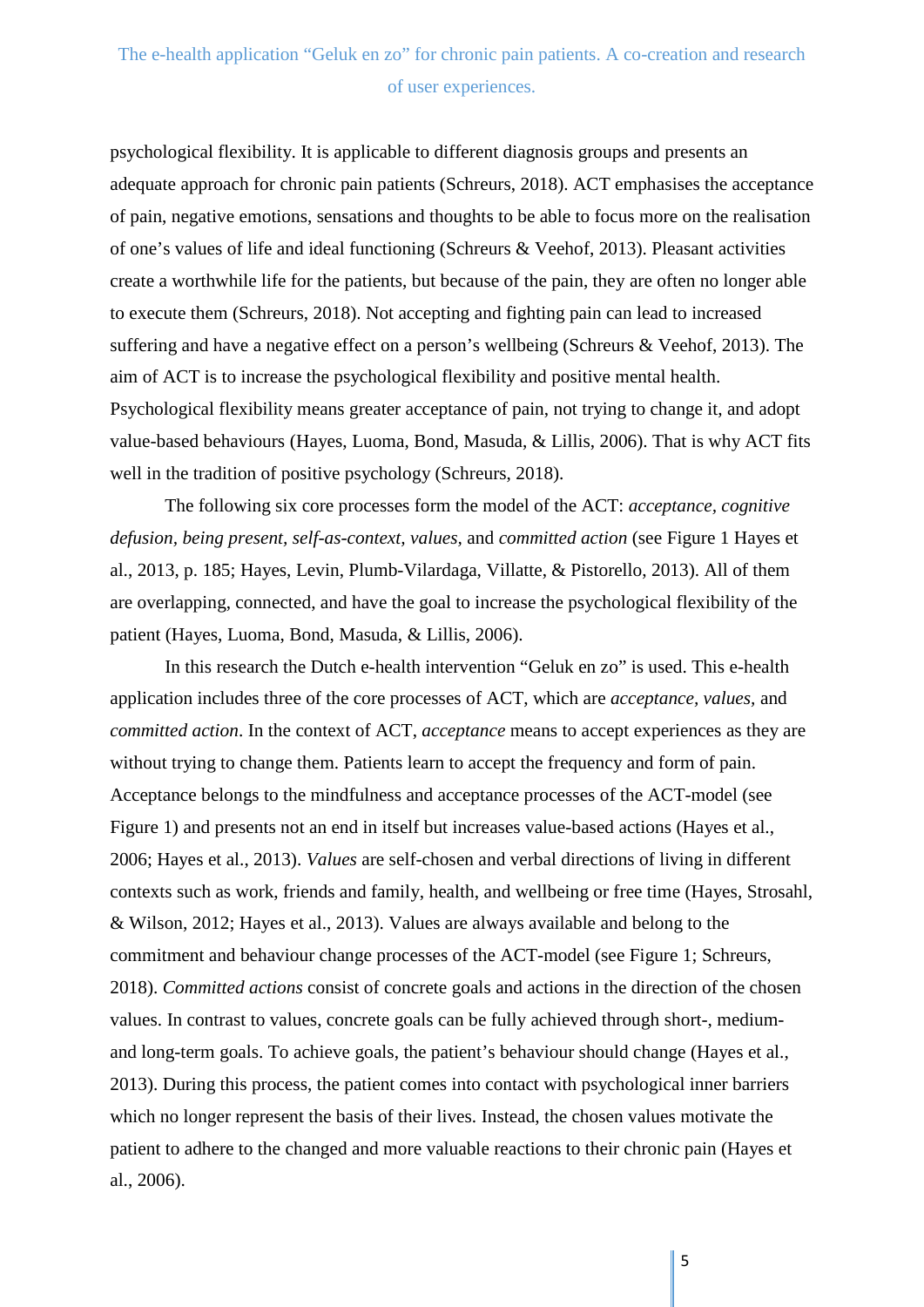The e-health application "Geluk en zo" for chronic pain patients. A co-creation and research

of user experiences.



*Figure 1.* ACT- model of health and treatment processes. Reprinted from "Acceptance and Commitment Therapy and Contextual Behavioral Science: Examining the Progress of a Distinctive Model of Behavioral and Cognitive Therapy" by Hayes et al., 2013, p. 185. Copyright 2011 by Elsevier.

The efficacy of the ACT as a positive psychological intervention for patients with psychiatric disorders such as depression, anxiety, and addiction or somatic health problems but also for chronic pain patients has been found (A-tjak et al., 2015). The meta-analysis of Veehof, Trompetter, Bohlmeijer and Schreurs (2016) confirms the efficacy of the therapy on depression and anxiety in comparison with (medical) treatment as usual or waitlist in chronic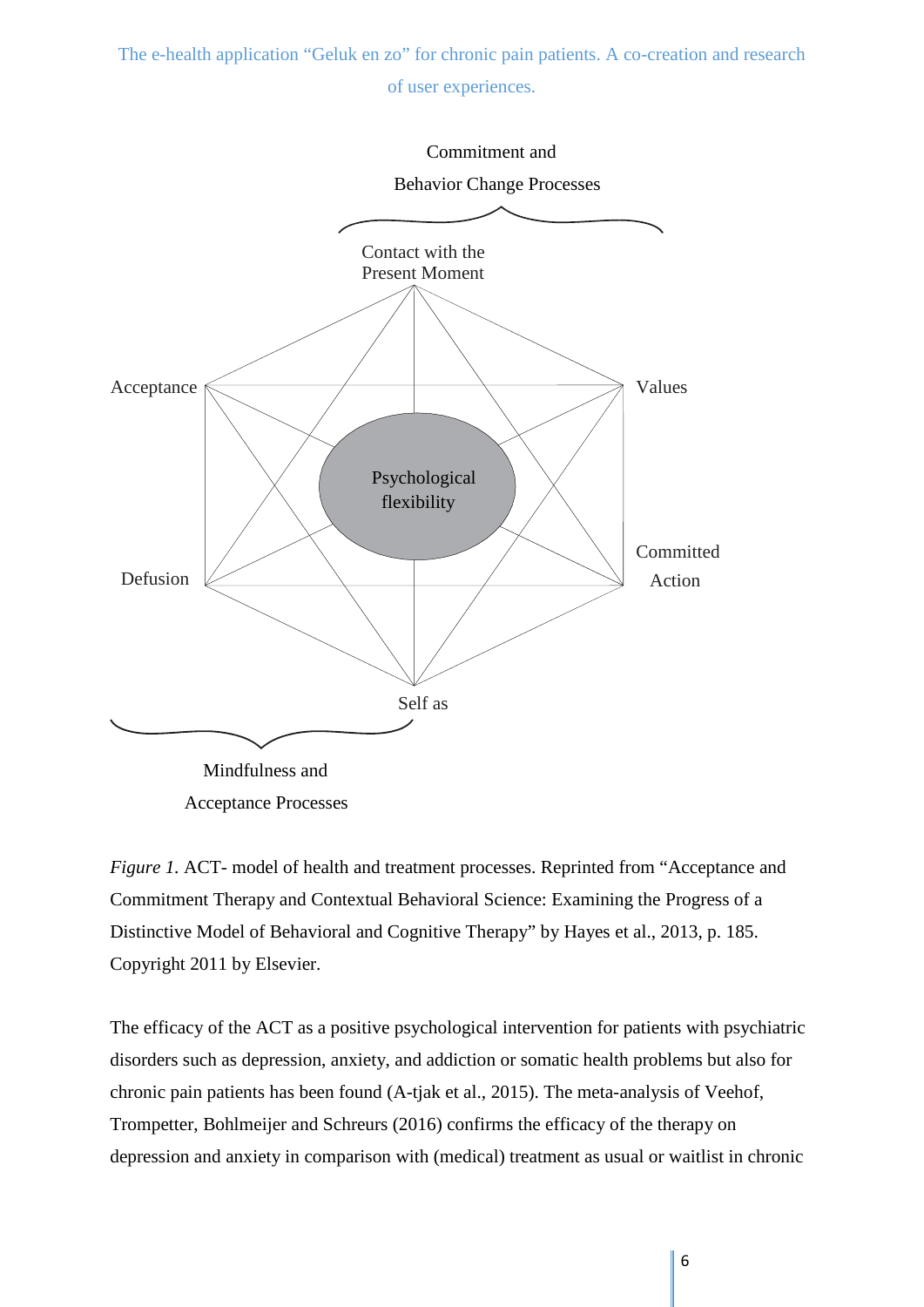pain patients. The patients pain intensity decreases while the quality of life increases. Also, two to six months after the integration of the ACT in patient's daily life, higher effect sizes for pain interference are found. ACT and other mindfulness-based interventions seem to be successful in the long-term (Veehof et al., 2016).

Further support is supplied by Trompetter, Bohlmeijer, Veehof and Schreurs (2015b) with their online ACT-intervention whereby participants experienced a decrease in pain interference in their daily life. Furthermore, improvement of depression, pain intensity, psychological inflexibility, and pain catastrophizing were found (Trompetter et al., 2015b). Also, it is found that the experience of less pain interference relates to higher acceptance (Trompetter, Bohlemeijer, Fox, & Schreurs, 2015a). An explanation for these positive effects could be the focus of ACT on a valued life with an activation of behaviours (Schreurs, 2018).

Further studies came up with the result that through ACT, the psychological flexibility increases and at the same time the risk of psychiatric disorders decreases. These findings imply an improved mental health (Hayes et al., 2006).

Until now, a lot of long-term and extensive ACT-interventions are existing which are executed face-to-face. The application of the current research "Geluk en zo" is a brief online intervention which can be used in the patient's daily life, for example, after rehabilitation treatment. This gives patients the possibility to hold out and use it on their own in situations when needed. According to Dahl, Wilson and Nilsson (2004), brief ACT-interventions could have positive effects on the chronic pain patient's quality of life.

#### <span id="page-6-0"></span>E-health applications

The present research has the purpose to evaluate an e-health intervention called "Geluk en zo". Electronic-health means an application which is available online and can intervene in daily lives so that users have continuous access. The aim is to implement the application in the health care. It is designed by researchers of the University of Twente, in Enschede, and is based on ACT. The application has the aim to help patients to identify the reasons behind their behaviours, to realize negative patterns of thoughts, and to practice valued life actions in daily life to increase their overall wellbeing.

The CeHRes Roadmap for the development of e-health technologies is a useful framework to create e-health technologies along with user requirements to achieve the most favourable solution. Currently, this research is situated in the research and development activity *Design* (see Figure 2 Gemert-Pijnen et al., 2011, p. 9). Here, prototypes are built and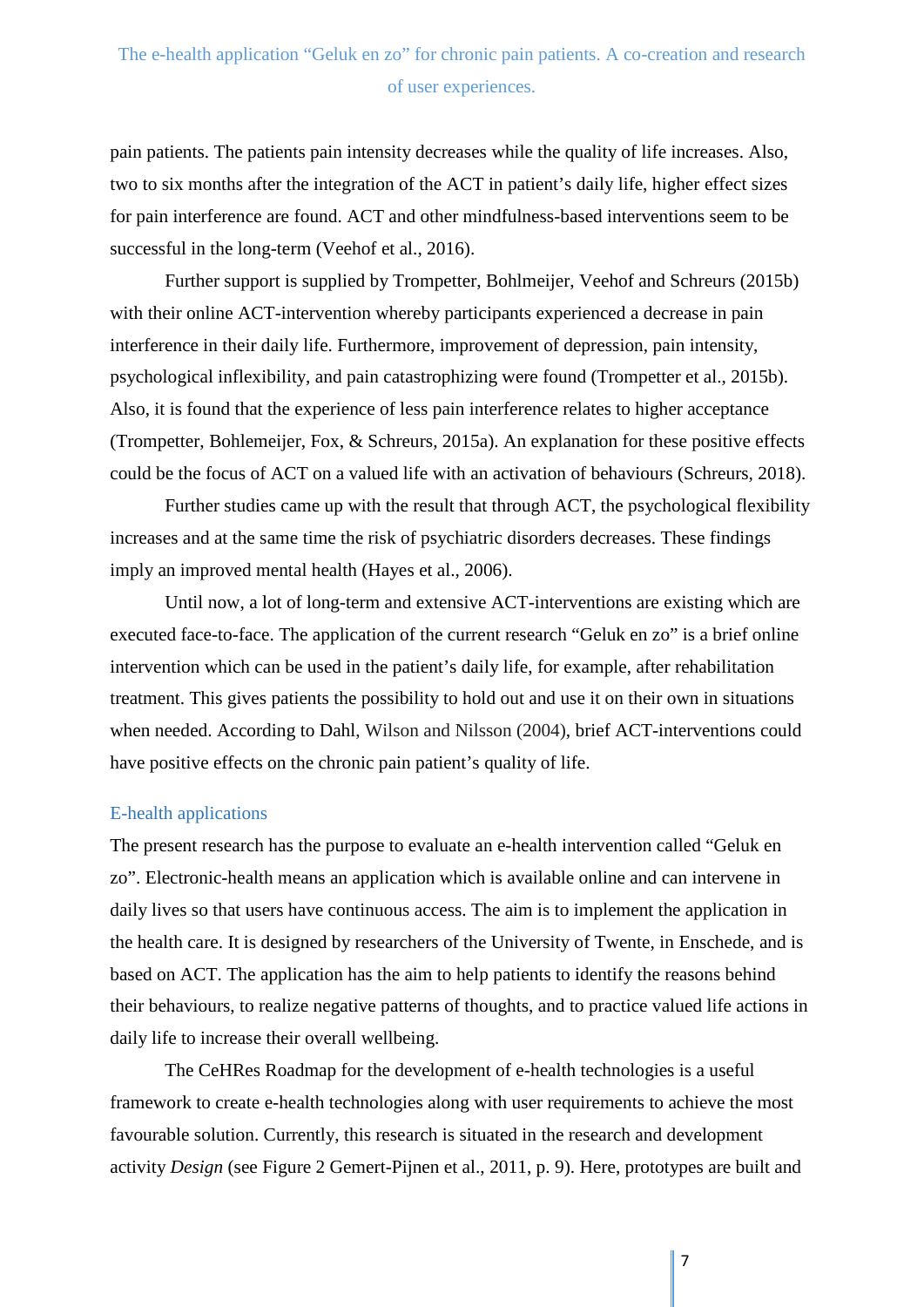tested in real-life situations. To increase adherence, the development of the prototype fits with the earlier researched values and user requirements. Therefore, users evaluate and test the prototype to look if it matches with their expectations and mental models. A useful method to research the strengths and weaknesses of an application provides the Mobile Application Rating Scale (MARS) from Queensland University of Technology. It is used to rate the quality of an application, the subjective quality and specific issues to the researched application (Stoyanov et al., 2015). This rating scale analyses the usability and usefulness of an application which agrees with the aim of the current research.



*Figure 2.* CeHRes Roadmap for the development of eHealth technologies. Reprinted from "A Holistic Framework to Improve the Uptake and Impact of eHealth Technologies" by van Gemert-Pijnen et al., 2011, p. 9. Copyright 2011 by Name J Med Internet Re.

This research assessed the usefulness and usability of the application "Geluk en zo". Which means the capability of being helpful and the evaluation to which extent the application is matching with user requirements (Davis, 1989; Kushniruk, 2002). These two aspects are important to make sure that the application matches with the user requirements. Through interviews, users are directly involved in the process of improvement of the application. Subsequently, the research question is formulated: "*What are the usability experiences of chronic pain patients with the positive psychology e-health application "Geluk en zo"?".*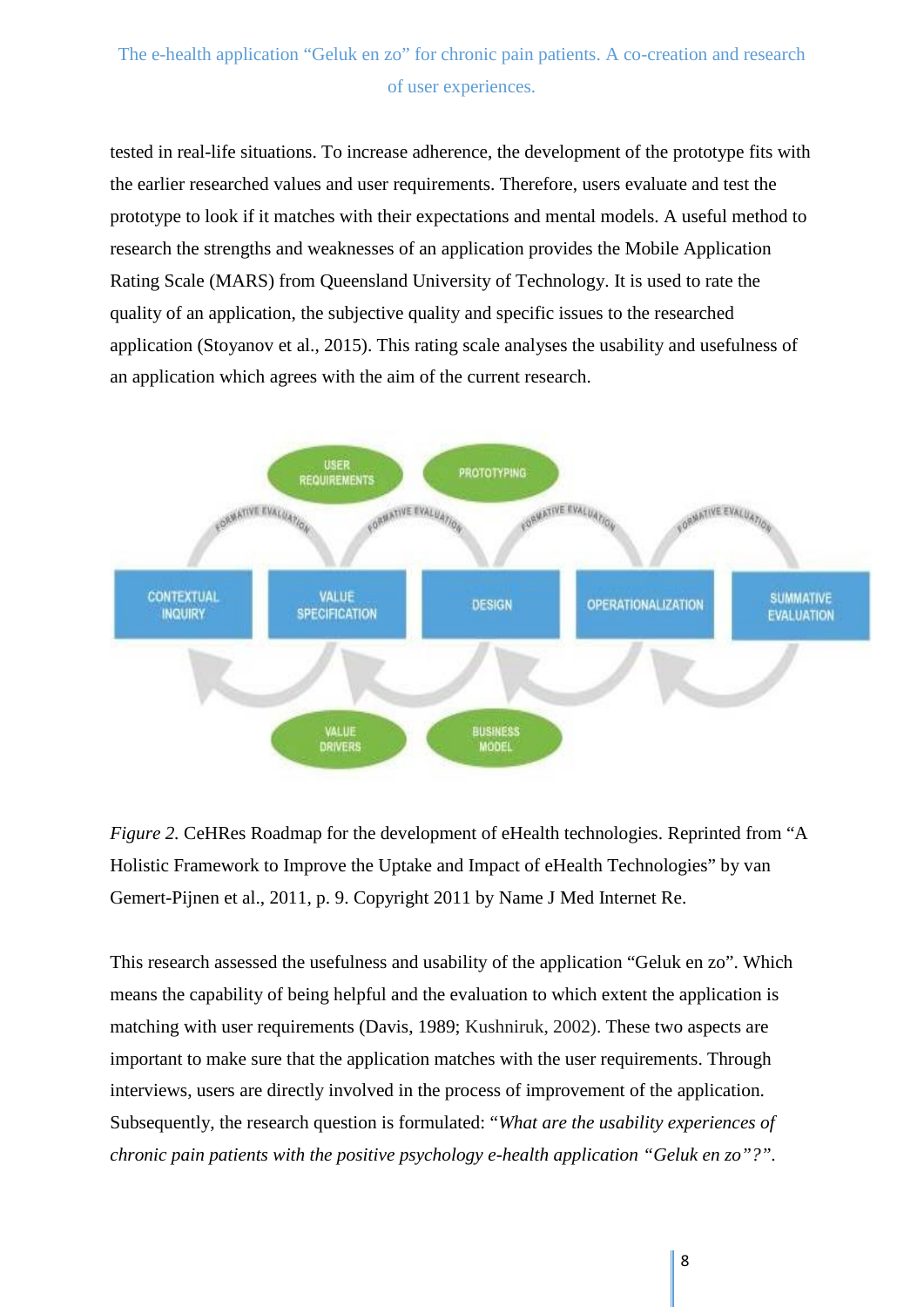Furthermore, the sub-question: "*Do chronic pain patients experience the application as useful for them in their life circumstances?"* will be answered.

#### 2. Methods

#### <span id="page-8-1"></span><span id="page-8-0"></span>Procedure

The study was approved by the Behavioural, Management and Social Science (BMS) ethics committee of the University of Twente, in Enschede. Participants (N=12) were recruited in April 2018 by healthcare professionals working in the Roessingh rehabilitation centre. All 12 patients were assessed for eligibility. Subsequently, they were personally invited for an information meeting where they got a detailed introduction of the intervention and could ask questions. Participants were verbally informed by the researcher of the current study. Further, they received written information about the aim, risks, kind, and methods of the research and asked to sign an informed consent (see Appendix 6.1 Informed consent and 6.2 Information form). Next, screenshots were shown to facilitate the process and the researcher of the current study assisted if required. Consenting participants were asked to download the application "Geluk en zo" from the Google Play Store or App Store with their mobile phones. On a day that matched with the wishes of the participants, the intervention of ten days started. If questions or problems came up during the participation, it was offered to contact the researcher of the current study. Participants were informed about the process and purpose of the interviews. The interviews took place individually and were done in a quiet environment. Either personally or via a phone call. The interviews were recorded and lasted approximately 30 minutes. After the interview, the participants were thanked for participating and were offered to receive the study results if desired.

#### <span id="page-8-2"></span>**Participants**

Participants were individuals experiencing chronic pain and receiving rehabilitation treatment in the Roessingh rehabilitation centre in Enschede, the Netherlands. Participants were asked to use the e-health application "Geluk en zo" as first users. People were included (a) who were older than 18 years old, (b) who experienced pain for longer than three months. Excluded were people (a) who experienced problems due to insufficient Dutch language skills or illiteracy, because as the application as well as the interviews were conducted in Dutch. Patients (b) who had no access to internet or e-mail address, (c) who did not own a mobile

9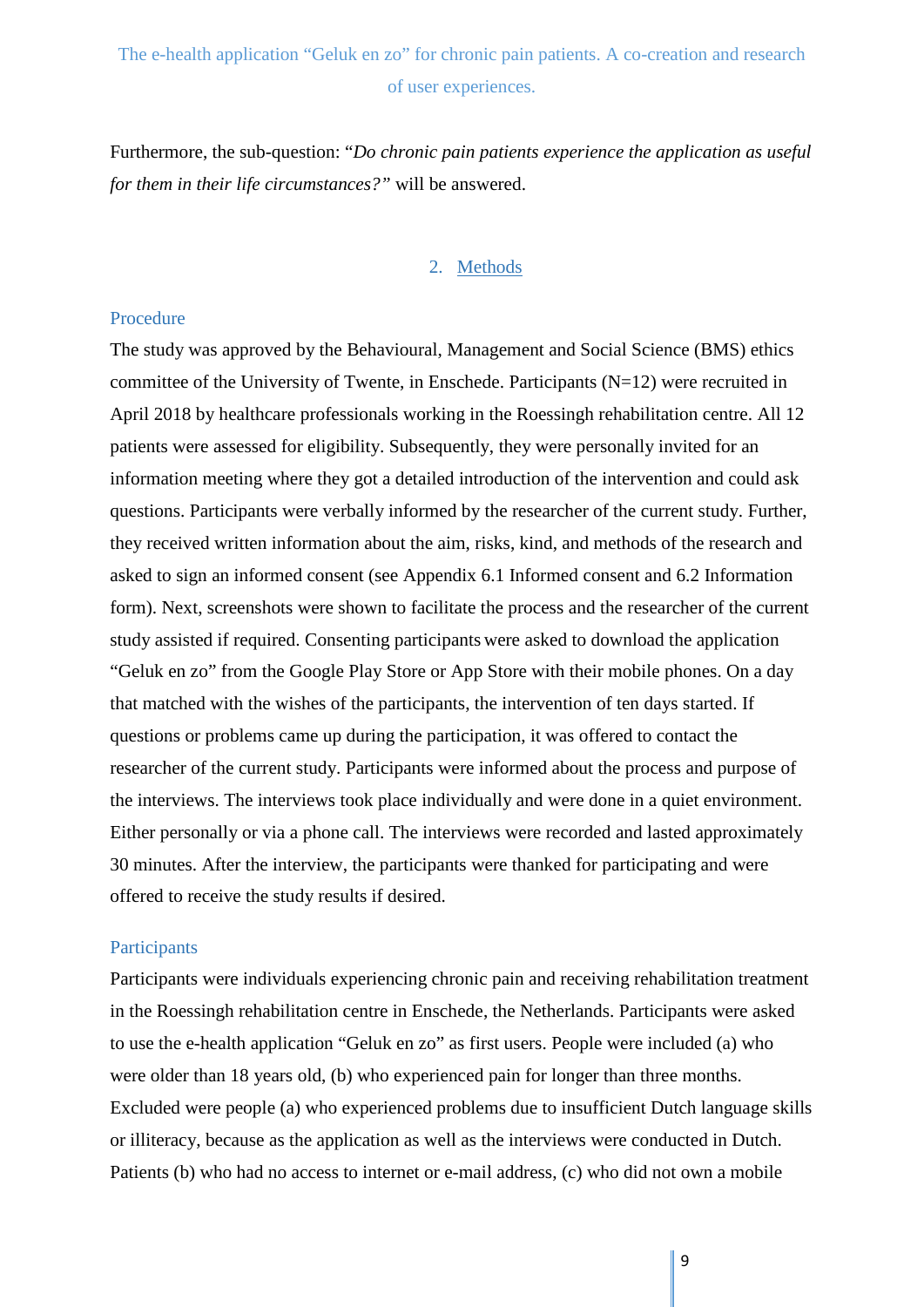phone or tablet or (d) were unwilling to use the application approximately 10 minutes per day were also excluded.

Twelve individuals were assessed for eligibility. Three participants were included for this research. All participants were Dutch female, aged between 34 to 50 years with a mean of 42 (SD= 6.55). Two of them were middle educated and one highly educated.

#### <span id="page-9-0"></span>The Intervention "Geluk en zo"

The intervention consisted of five steps (see Table 1). Push messages at random times throughout the day reminded users to fill in new exercises. The distinction was made between modules which were active and had still to be filled in and modules which were finished (see Screenshot 2).



Screenshot 1, 2 and 3. *These screenshots show the start screen of the application "Geluk en zo", the start screen of step one with the function of the distinction of active and finished modules and an exercise of step two about if activities are towards or away from the participant's values.*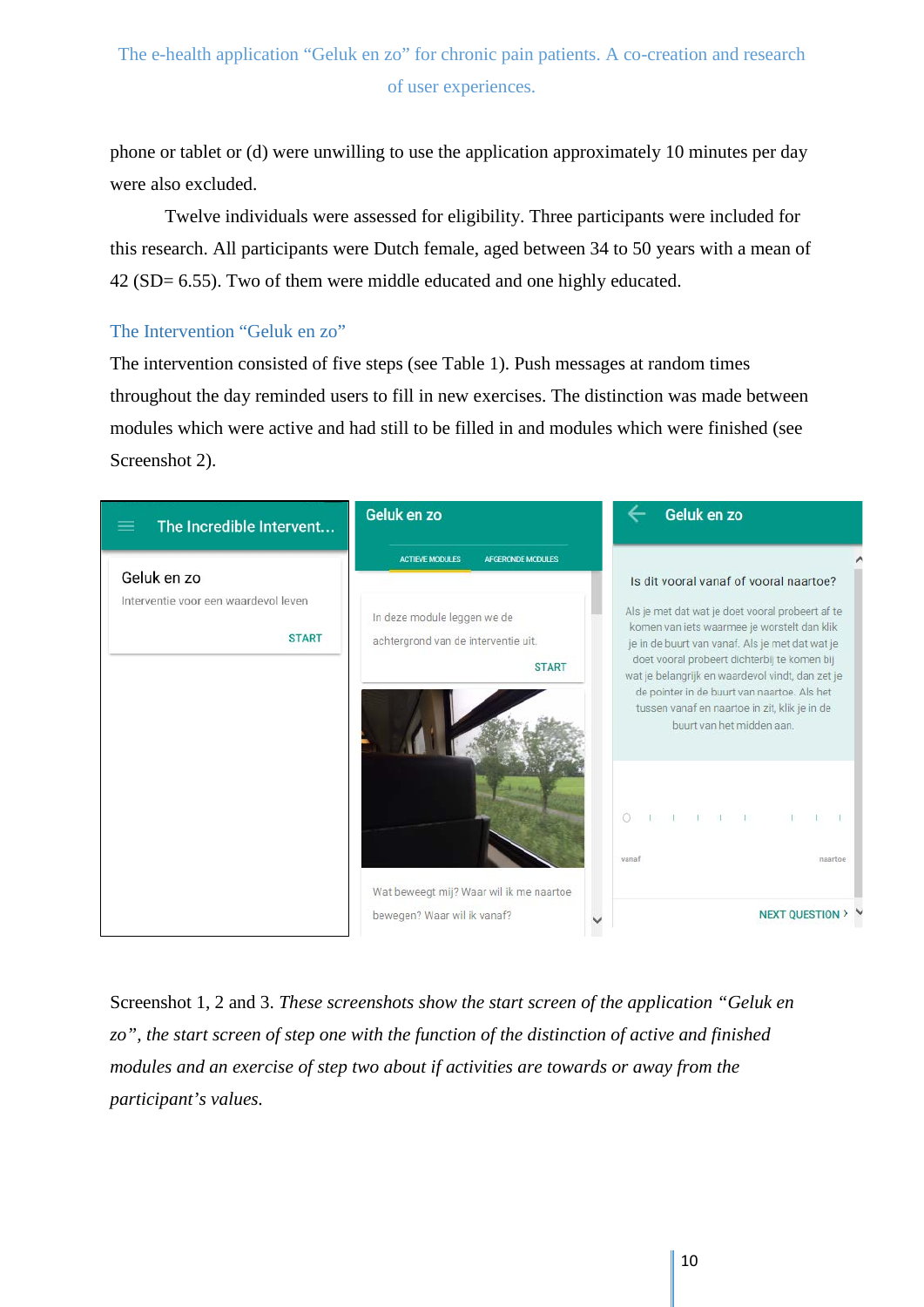In step one *Introduction*, videos explained the functions of the application (see Screenshot 1). Also, participants had to formulate examples of valued actions and experiential avoidance. Examples were undesirable thoughts and feelings about pain.

In step two *Registration*, they had to write down their current activity. They rated if they move through this activity towards their values or away from them on a scale from 1='away' to 10='towards' (see Screenshot 3). Subsequently, they had to evaluate their activities by means of six statements, which were about interest, importance, values, selfchosen or must do it, on a 5-point-Likert scale from  $1 =$  "completely untrue" to 5="completely true". Items were "I find this an interesting activity." or, "I think it is valuable.". Here, the aim was to increase the patient's awareness of reasons behind performed activities.

In step three *Flashback*, participants reflected on exercises which were done until now. They had to look back on which actions were valuable to them and what they tried to avoid experiential. Also, they rated again if their activities where in the direction of their values or away from them.

In step four *Do it*, participants were ready to experience more moments which are towards their life values. All exercises of step two, expect the evaluation through six statements, were repeated. Next, they were asked what they were going to do: to go ahead with their activity or do something different, and the reasons behind this decision.

Finally, the intervention ended with videos about a flashback after ten days and the conclusions that participant could draw after the usage of the application.

#### Table 1

*Overview of the content and duration of the four steps of the e-health application "Geluk en zo".*

| <b>Step</b>                  | Content                                                                                   | Duration                           | Days |
|------------------------------|-------------------------------------------------------------------------------------------|------------------------------------|------|
| Step 1 - <i>Introduction</i> | Formulating examples of<br>valued activities and<br>experiential avoidance.               | Once 30 minutes                    |      |
| Step 2 - Registration        | Registration through the day<br>how it feels for the participant.                         | 1-2 minutes three times<br>per day |      |
| Step 3 - Flashback           | Reflection on what important is<br>for the participant and what<br>he/she tries to avoid. | Once 30 minutes                    |      |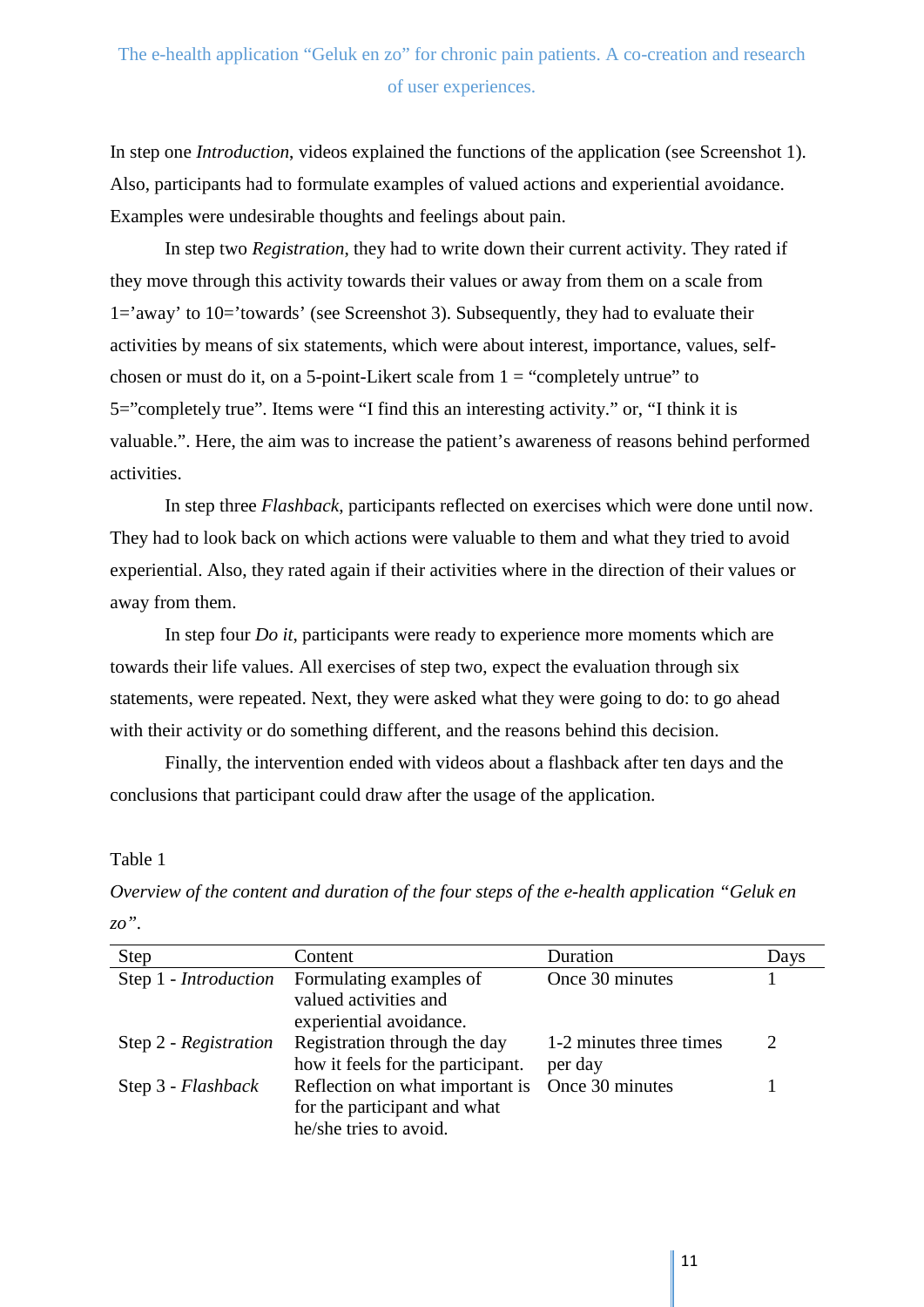| Step $4 - Do$ it | Ready to experience more<br>moments towards the<br>participant values of life.    | 1-2 minutes three times<br>per day |    |
|------------------|-----------------------------------------------------------------------------------|------------------------------------|----|
| Step $5 - End$   | Final flashbacks and<br>participants draw conclusions<br>after ten days of usage. | Once 1-2 minutes                   |    |
| Total            |                                                                                   |                                    | 10 |

#### <span id="page-11-0"></span>Interviews

An extensive interview scheme was developed on the base of MARS (Stoyanov et al., 2015). Two researchers, one of the current study and a fellow student, created this scheme (see Appendix 6.3 Interview scheme). The semi-structured interview consisted of three closed questions (gender, age, education) and 43 open questions related to the participant's opinions and experiences (see Appendix 6.3 Interview scheme). The questions referred to the usability and usefulness of the application. Included topics were the content of the application, participant's motivation, quantity and quality of given information, design of the application and behaviour or mind changes.

#### <span id="page-11-1"></span>Analysis

The approach of the interviews was deductive to get as much information from the participants as possible. Interviews were transcribed verbatim and functional codes were used to ensure comprehension. For transcription, the Express Scribe Transcription Software was used. The analysis was done on the data, and selected quotes for this research were translated from Dutch into English by the researcher of the current study himself. The data were imported in Atlas.ti 8 to facilitate the coding process of the interviews. Each potentially meaningful fragment in the transcripts was a unit of analysis. Two researchers, one of the current study and a fellow student, developed a first coding scheme. Codes were designed based on MARS. Next, codes were hierarchically organised in codes and subcodes. During the coding process, the approach was partly inductive because the researcher of the current study and the fellow student coded with the framework of ACT and the interview scheme in mind. After the researcher of the current study coded the first transcript, the coding scheme was revised two times with the help of the fellow student. Thereby, names of codes were reformulated, and subcodes were added or new subsumed. The researcher of the current study and a fellow student formulated, defined, and applied the codes for a second time to the first transcript. Then, the researcher of the current study coded the second and third transcript. In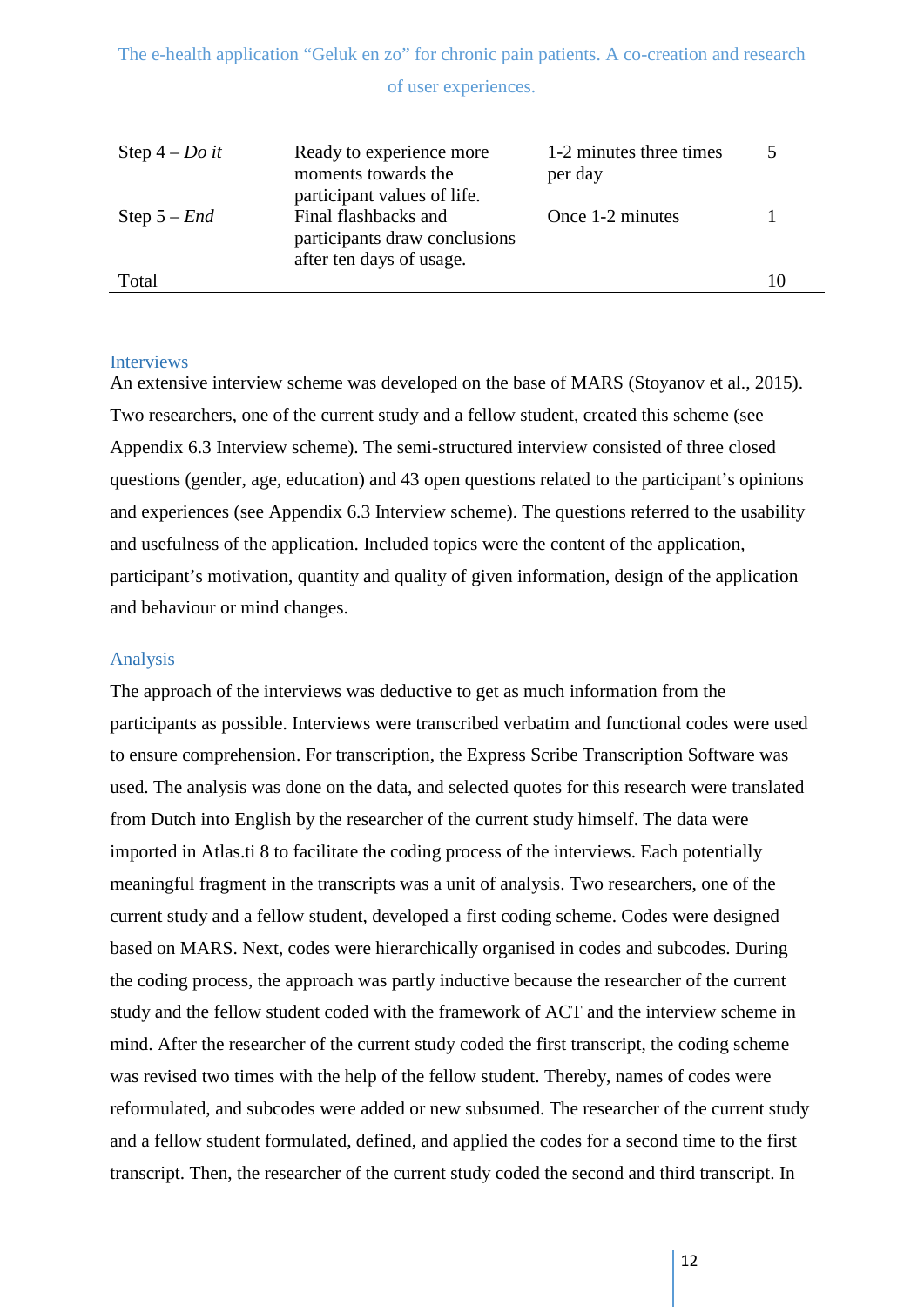line with the constant comparison method, new interviews were compared with existing codes to identify similarities and differences. After that, no more codes had to be added and the final code structure was developed. The developed coding scheme consisted in total of nine codes whereof three had two subcodes and one had three subcodes (see Table 2).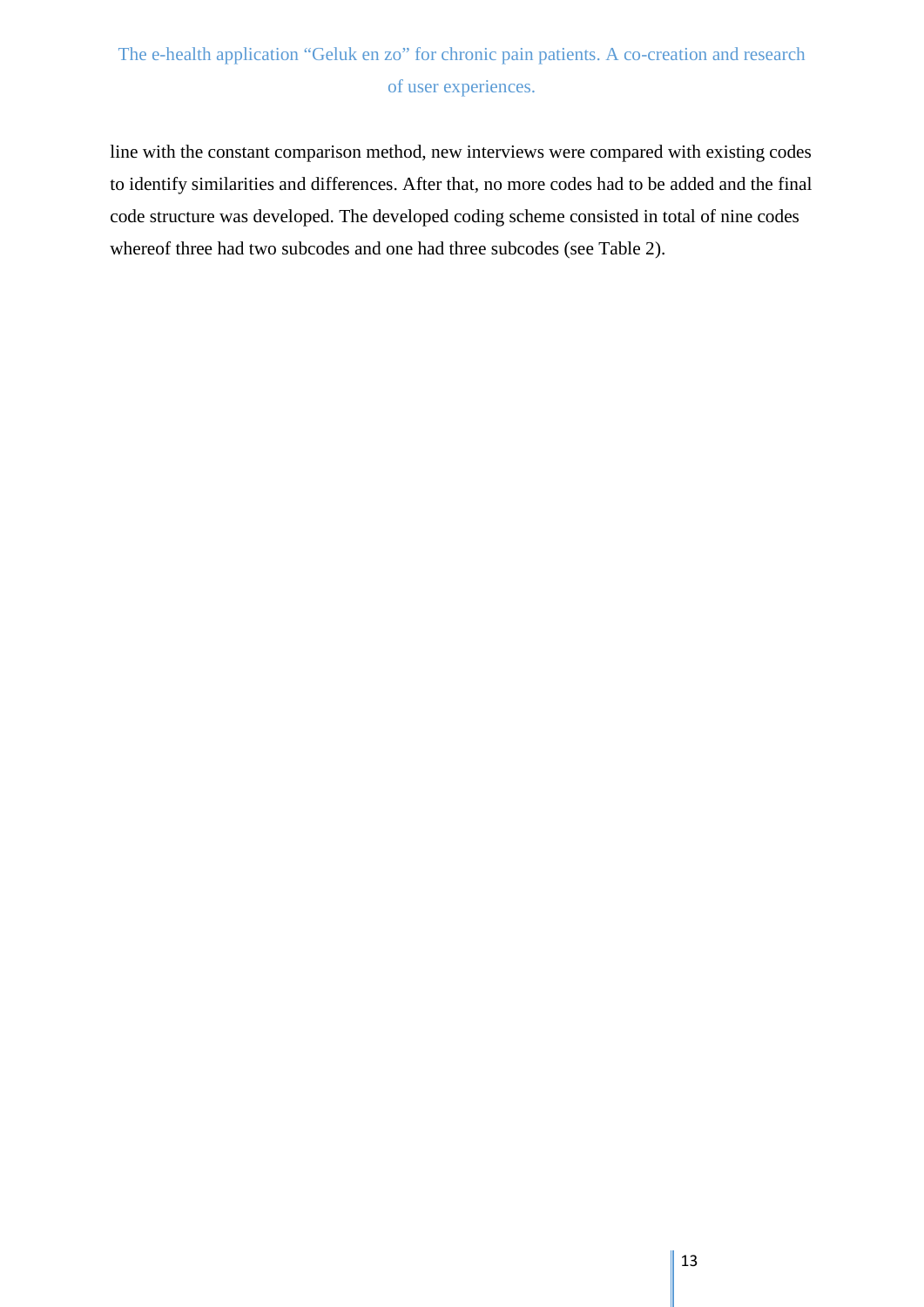#### 3. Results

#### <span id="page-13-1"></span><span id="page-13-0"></span>Analysis of the Participant flow

In total, 12 patients were approached by their healthcare professionals working in the Roessingh rehabilitation centre and assessed for eligibility (see Figure 3).



#### Participants flow chart of the participation process including cancellations.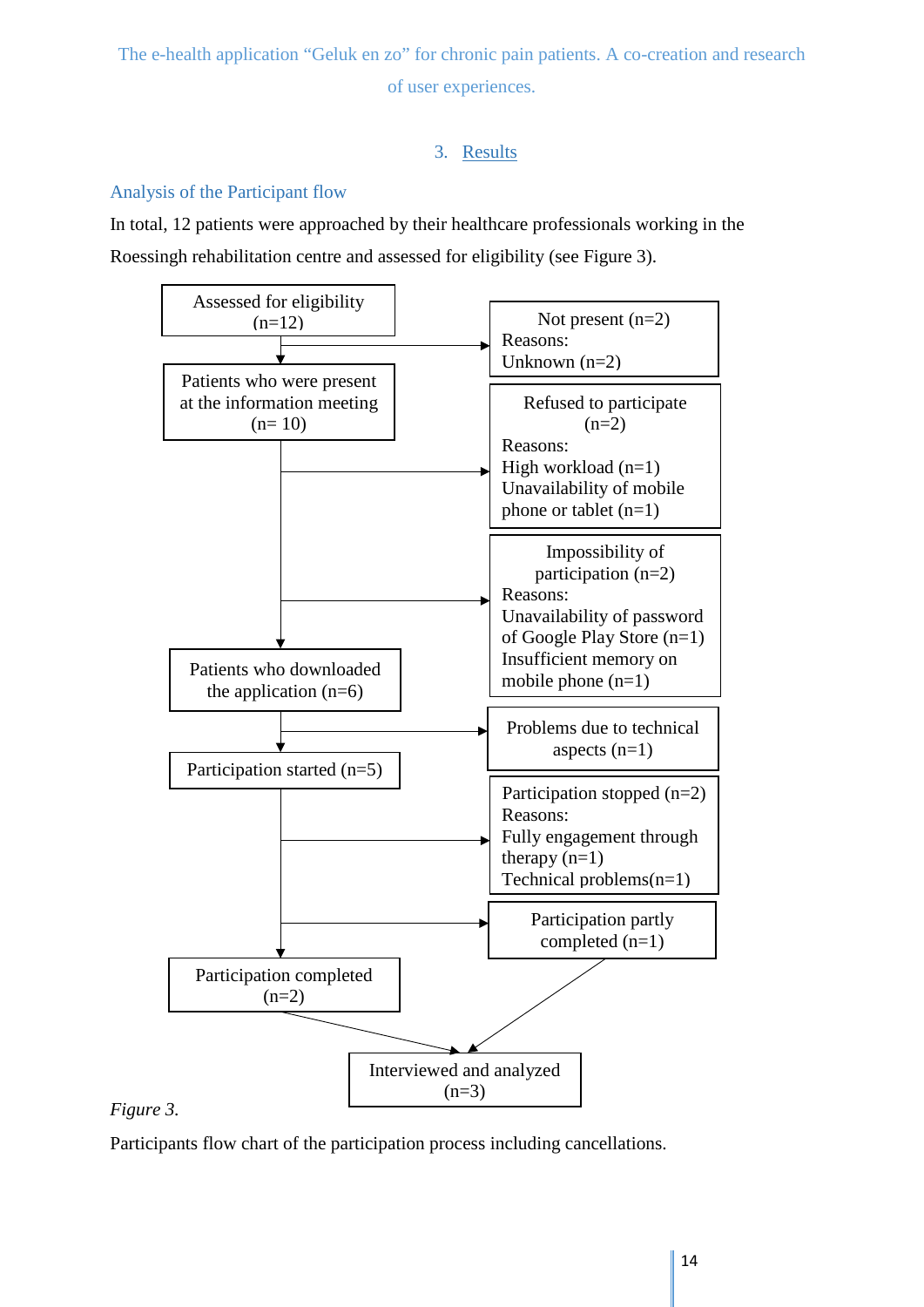Ten of them were present at the information meeting. During this meeting given by the researcher of the current study, two patients refused to take part in the intervention. The first patient refused because she did not have a mobile phone or tablet available to be able to download the application. She was interested in the content of the intervention but added that she would not be able to fill in the application due to missing technical understanding. The second patient refused to participate because of a high workload. For two further patients, it was impossible to download the application due to insufficient storage on the mobile phone and unavailability of the Google Play Store password to be able to log in. This patient wanted to search for it at home and download the application afterwards, but she did not do it. Next, the remaining participants  $(N=6)$  downloaded the application, but only five of them started to participate in the intervention. One participant had difficulties to create an account for the application and to remember the password so that he was not able to log in. After the first days of usage, two participants stopped using the application. Reasons were technical problems of the application such as that the reminders did not work very well, difficulties to get to the next screen of an exercise, and full engagement with the rehabilitation therapy. Furthermore, another participant stopped using the application after three to four days, due to looking after her child so that she could not fill in the exercises on time. Nevertheless, this participant and the two who fully completed the usage of the application could be interviewed and analysed for the current research.

#### <span id="page-14-0"></span>Main Topics

The MARS displayed a good method for the development of the nine codes used for the analysis of the qualitative data. All codes including subcodes, definitions, and examples are displayed in Table 2. The codes printed in bold type could be found back in the main topics of the MARS as well as in the interviews. Here, only small changes and additions were made. Every code was mentioned by all participants but varied in frequency (see Appendix 6.4 Frequency Distribution of the Codes).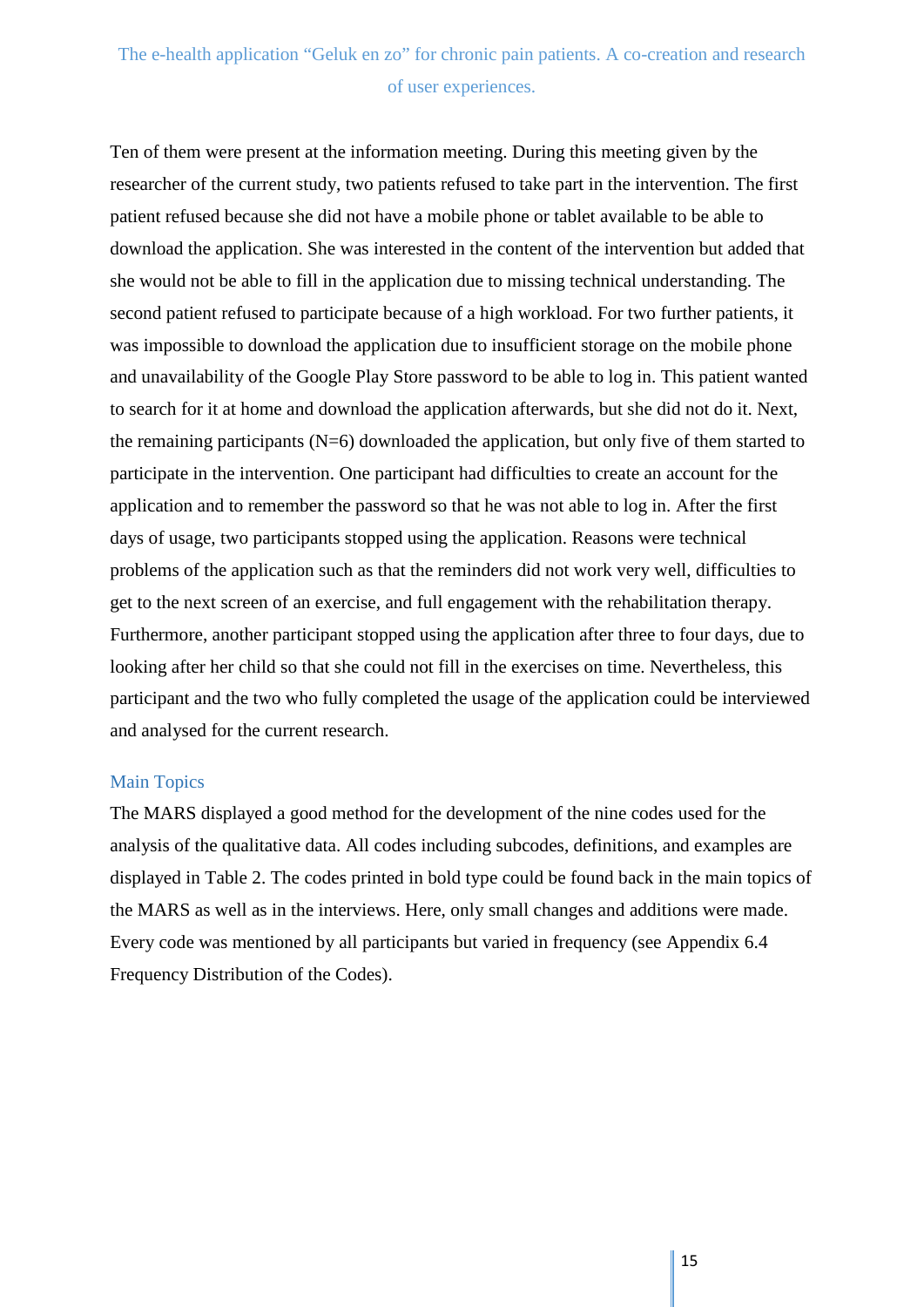#### Table 2

*Coding scheme which entails the code structure with definitions and examples per code and subcode, developed by the researcher of the current study and a fellow student.*

| Code               | Subcode                    | Definition of code or subcode                                                                                                                                                              | Example                                                                                                                                  |
|--------------------|----------------------------|--------------------------------------------------------------------------------------------------------------------------------------------------------------------------------------------|------------------------------------------------------------------------------------------------------------------------------------------|
| Usability          |                            |                                                                                                                                                                                            |                                                                                                                                          |
| <b>Design</b>      | Layout                     | The visual structure and presentation<br>of the application.                                                                                                                               | "It was very clear and<br>good."                                                                                                         |
|                    | Interactions               | The interplay between the<br>participants and the application.                                                                                                                             | "I think it will be easy to<br>use for everybody."                                                                                       |
|                    | Time                       | The duration of the whole<br>intervention and its modules.                                                                                                                                 | "To fill it in three times a<br>day was good, and the<br>intervention does not need<br>to be longer than ten<br>days."                   |
| <b>Information</b> | Quality of<br>information  | The appreciation of the content of the<br>application by participants.                                                                                                                     | "It was really clear, also<br>because we spoke about it<br>in the Roessingh."                                                            |
|                    | Quantity of<br>information | The amount of information presented<br>to the participants.                                                                                                                                | "Enough. The videos<br>were not too long. It was<br>clear and concrete."                                                                 |
| Improvement        |                            | Suggestions of the participant which<br>could be added or changed in the<br>application.                                                                                                   | "It would be more<br>practical if the app<br>reminds you to fill in<br>exercises."                                                       |
| Usefulness         |                            |                                                                                                                                                                                            |                                                                                                                                          |
| Expectations       |                            | The assumption or hope that the<br>application works after the<br>participant's ideas and wishes.                                                                                          | "I hope to can have an<br>advantage of the usage."                                                                                       |
| Impression         | Impression<br>previously   | The opinion about the application<br>before the start of the intervention.                                                                                                                 | "I thought the word<br>"Happiness" sounds<br>interesting but I wanted to<br>wait and see."                                               |
|                    | Impression                 | The appreciation and interest in the                                                                                                                                                       | "In my opinion, it was                                                                                                                   |
| Goals              | afterwards                 | application after the intervention.<br>The purpose of the application and<br>what the participant wants to achieve.                                                                        | interesting and positive."<br>"To get more conscious<br>of yourself and what you<br>are doing."                                          |
| <b>Motivation</b>  |                            | Being prepared and willing to carry<br>out the exercises and personal<br>perceptions.                                                                                                      | "It is a simple exercise"<br>but with huge effect to get<br>more aware of it."                                                           |
| <b>Changes</b>     | Mental<br>changes          | Changes concerning the cognition of<br>the participants.                                                                                                                                   | "I am more conscious of<br>my values, activities and<br>why I choose for it."                                                            |
| Future             | Physical<br>changes        | Changes concerning the body and<br>activities of the participants.<br>The usage of the application after the<br>participation in the intervention being<br>targeted on oneself and others. | "I began to listen to<br>relaxing stories."<br>"I think you can always<br>use the application to get<br>more conscious of<br>something." |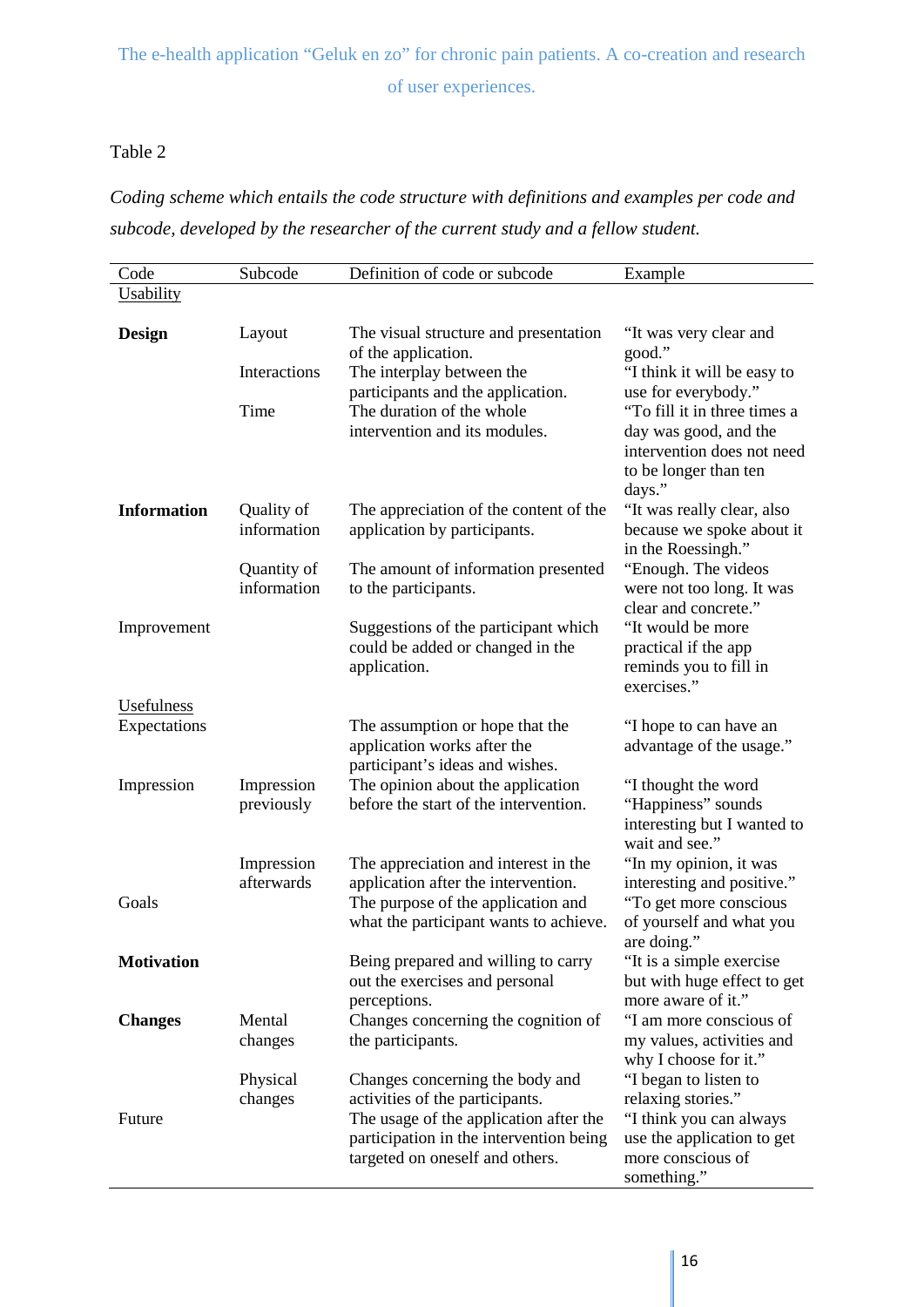#### <span id="page-16-0"></span>Usability of the Application

The evaluation of the usability of the application "Geluk en zo" can be analysed through the interpretation of the codes *Design*, *Information,* and *Improvement*.

The general opinion about the *layout* of the application is positive and satisfactory. All participants stated that it was "clear and good" (Participant A, B and C). One participant mentioned that she is "not a computer freak but… knew how it works" (Participant C). About the videos and images were said that they were spoken calm and are not too long to be able to keep paying attention. Only small suggestions were made. One participant found the *layout* too "simple and boring to see" (Participant A). Participants would have suggested more images and "joyful things" (Participant A) to stimulate and make the user more enthusiastic.

With regard to *Interactions*, the participants stated that the application was selfexplaining, instructions were clear, and that "You can learn it on your own." (Participant B). The function of active and finished modules was used by two participants. They wanted to reread their answers, watch videos for the second time or to get an overview. A more unambiguous manner of order is wished for easier orientation and one participant criticizes that no answers to finished exercises could be added. Furthermore, it is wished for reminders that work well. Only one of three participants received reminders. Participant A, who did not receive reminders, could help herself by setting an alarm on her mobile phone to not forget to fill in the application.

The last subcode of *Design* was *Time*. Here the participant's opinions differ. One participant thinks that the intervention is long enough, but it should not be shorter than ten days. Also, the amount per day is fine and doable*:* "It does not take much time, about 2 minutes a day. It is perfect." (Participant B). The remaining two participants stated that the intervention could be longer. Participant A suggests a length of 11 to 15 days.

The *Quality of information* given in the modules is experienced as logically ordered. Asked questions in step two *Registration* were evaluated as interesting and relevant to get more conscious of the reasons behind their actions. Information given through videos and exercises were experienced as clear, varying, and complementary to the participant's rehabilitation therapy. In relation to this, one participant assumes that users outside of the Roessingh rehabilitation centre could lack information about what values are.

The opinions about the *quantity of information* differ among the participants. One participant thinks that three times a day exercising and watching short videos in between are perfect. In contrast, others wish for more variety between watching videos and filling in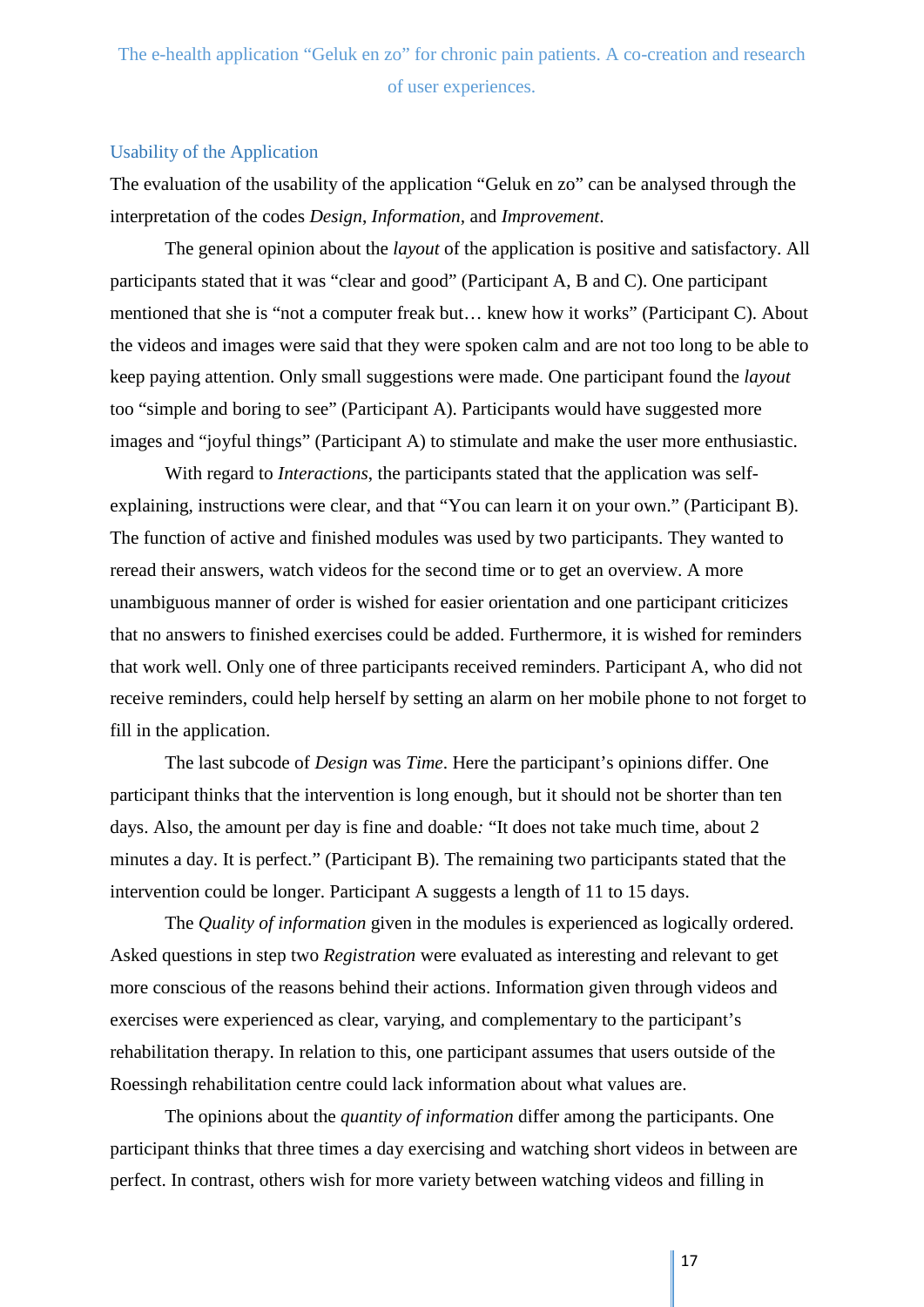exercises. Beside, participant C stated that step one *Introduction* might be longer to be able to think more about one's values in life. Furthermore, she added that the given information was too much.

Through the questions about *Improvement*, most participants came up with criticism about technical aspects of the application. Generally, this code has the most overlap with all other codes and subcodes. Following participant C, nothing is missing in the intervention. In contrast, participant A criticized the application a lot. First, she said that reminders are required to be able to fill exercises on an unexpected moment in. Second, she mentioned difficulties to be able to watch a video twice. Users have to go to the finished modules, search the video and copy the link into the internet. This is time-consuming and decreases the motivation because of the effort. Third, she wishes for a more equal distribution of the different media interactions such as videos, images, and exercises. Relating to this, it is wished for more images which make the user more enthusiastic. The participant summarized that: "There are apps on the market which can do more than this one." (Participant A). Additionally, one participant suggests starting the intervention when the patients are still in rehabilitation therapy to be more motivated to keep on participating.

#### <span id="page-17-0"></span>Usefulness of the Application

For the analysis of the participant's experiences concerning the usability of the application "Geluk en zo" the subsequent codes are interpreted: *Expectations*, *Impression*, *Goals*, *Motivation*, *Changes,* and *Future*.

The first asked question in the interview, after the time of use, was if they had *expectations* before they started to use the application. Here, all three participants indicated to had less or no expectations of the usage. They wanted to wait and see what the intervention offers. Two participants wished that they can learn something new from the exercises.

Further, all participants had a good first *impression* of the application. One said if it is not for her it could help somebody else, but first, she had to wait and see. The word "Happiness" sounded very interesting to participant A and she liked to use online applications which aimed to help her.

Concerning the code *Goals*, two of three participants could mention the aim of the application. Every participant stated that they were more aware of their actions and values.

The code *Motivation* indicated that the usage of the application is positively for all participants. One participant stopped doing activities that were not in the direction of her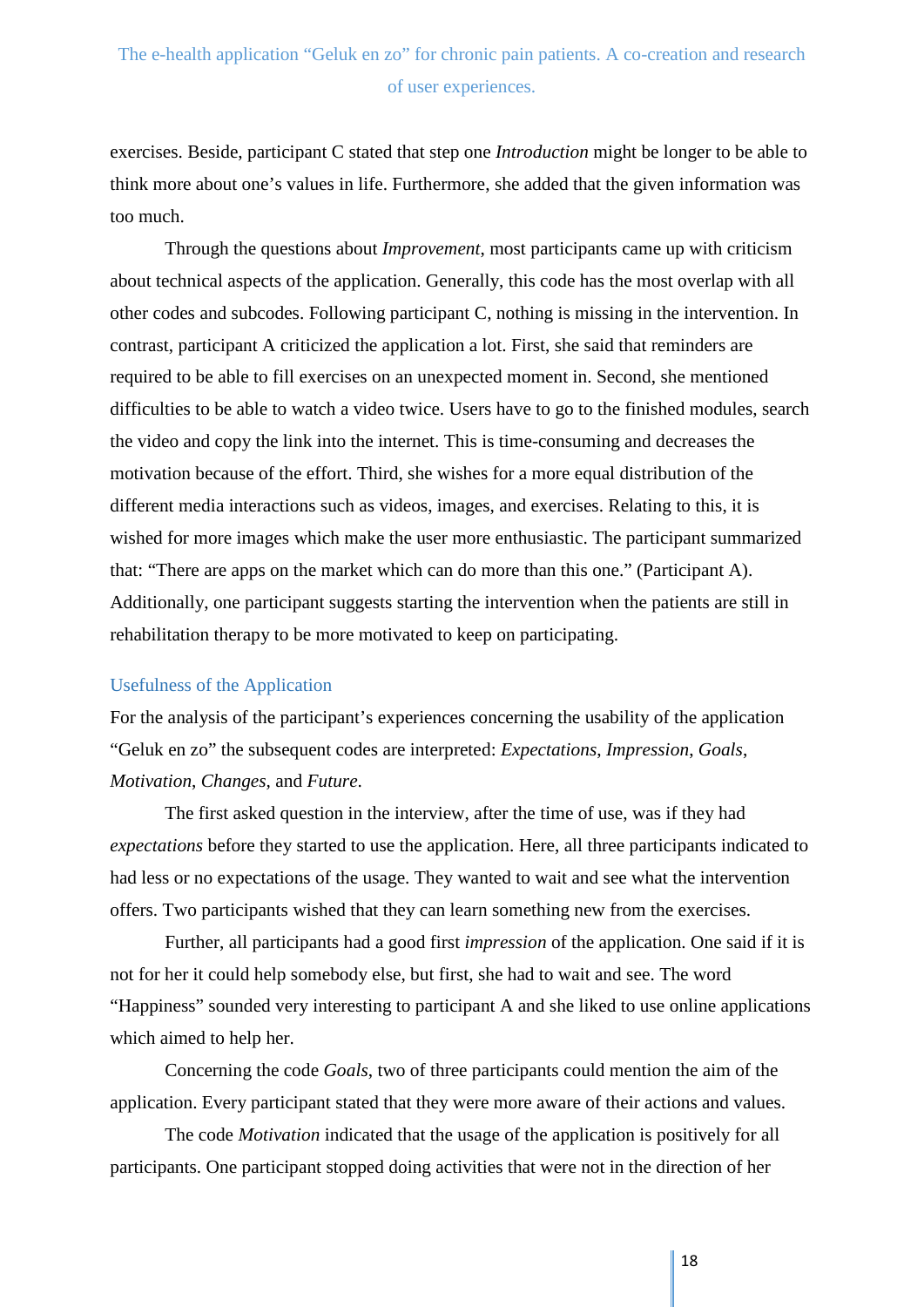values in life which gave her "a nice feeling" (Participant A). Questions about their activities, if they were away or towards their value, are experienced as practical and very essential. Participants were motivated to fill in exercises because of the uncomplicated, short and fast way of use.

With regard to *Mental Changes*, all three participants said that their consciousness of their activities increased. Now they are more aware of their values and if activities are away or towards them. They think about the reasons behind their activities and one participant could find out that she is already acting a lot towards her values in life. Two participants could formulate what they learned through the application. Step four, *Do it,* gave them the opportunity to try out new activities. Also, they stated to become more aware of their own body than before. One participant stated that she has to use the application for a longer time period to be able to learn something new. She stopped participating after three to four days due to personal circumstances (see Figure 3).

Mental changes such as increased awareness of behaviour influences *physical changes* of the participants. The exercises in the application motivated the participants to try out new value-based behaviors such as riding the bike, go walking every day and listening to relaxation stories.

In comparison to the *Impression previously*, the *Impression afterwards* are more detailed. Participants stated that everything in the application was succinct in comparison with other online-applications. Exercises are clear, easy and useful. Participant C added that it would also be useful for older people because of the ease of usage. The application was rated on a scale from 1 to 10, with one 6 and two 8's.

Directed towards the *Future*, all three participants stated that they would use the application again, for example, when they want to remind themselves of valuable activities to decrease their pain. Two participants think that it would also be helpful for people outside of the Roessingh rehabilitation centre and also for non-chronic patients. Participant A would suggest the application to others if all improvements are revised in a second version of the application.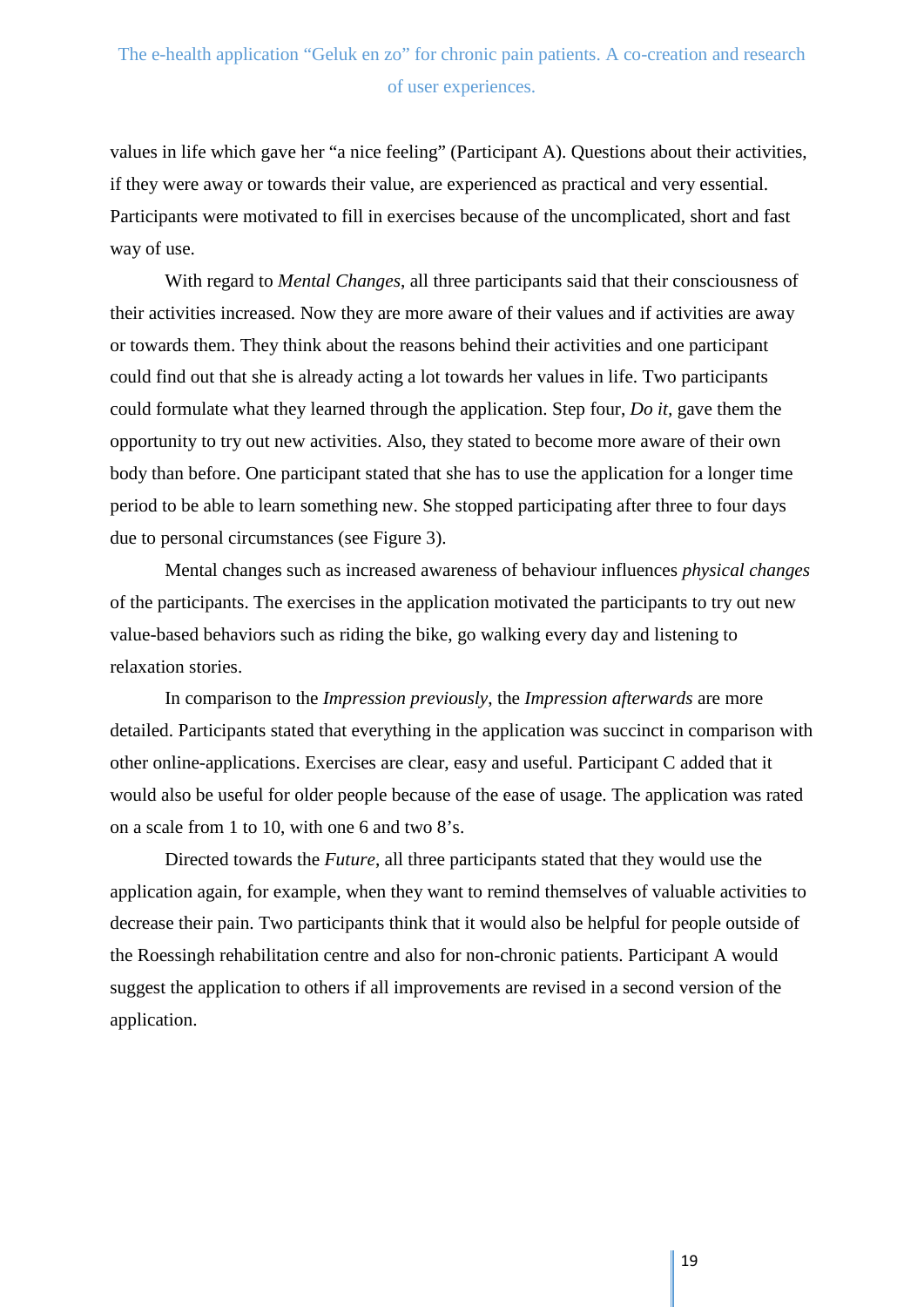#### 4. Discussion and Conclusion

<span id="page-19-0"></span>The purpose of this research was to study the usability and usefulness of the brief psychological e-health application "Geluk en zo". Generally, the usability was experienced as problematic due to technical issues. In contrast, the usefulness was mostly seen as positive.

A number of chronic pain patients, who were assessed for eligibility, had difficulties with the usability of the application. As consequence, they were not able to take part in the intervention or stopped after a few days, despite their willingness to participate. This shows that every small step in the process of this intervention is experienced as an obstacle for the patients which costs energy. They only have little energy resources available and gave the participation quickly up. The implementation of the intervention has to be more straightforward to facilitate the start and use, and to ensure that chronic pain patients are able to use it on their own, for example at home. According to van Gemert-Pijnen et al. (2011), an intervention needs support from all stakeholders who are involved in its implementation. For example, healthcare professionals should be actively involved to be able to assist patients in the beginning (Gemert-Pijnen et al., 2011).

The current version of the application is a first version and did not work correctly. All three interviewed participants experienced problems due to technical issues of the application. Primarily, the lack of reminders displayed a significant difficulty for the users who started the intervention. The actual purpose of the reminders is to inform the users, at a random moment, when a new module is available. Working reminders would facilitate the usage for these three participants and prevent a high number of cancellations after the start of the intervention.

About the usefulness of the intervention, it can be said that the user's experiences were mostly positive. Participants frequently mentioned, to be more aware of their activities and the reasons behind them and their values in life. Also, two participants adopted new value-based behaviors. The videos and exercises in the application displayed ACT-functionalities and reminded the patient of their earlier formulated values in life. The application was seen as useful, especially in conjunction with the therapy they receive in the Roessingh rehabilitation centre. Themes such as values and goals in life were known. In general, e-health applications allows the user to implement it in their personal environment as at home or in their therapy.

After a first evaluation of the application "Geluk en zo", user requirements are clearer than before, so the current version could be revised. Viewing the application "Geluk en zo" in larger context illustrates the support of the development of psychological flexibility as a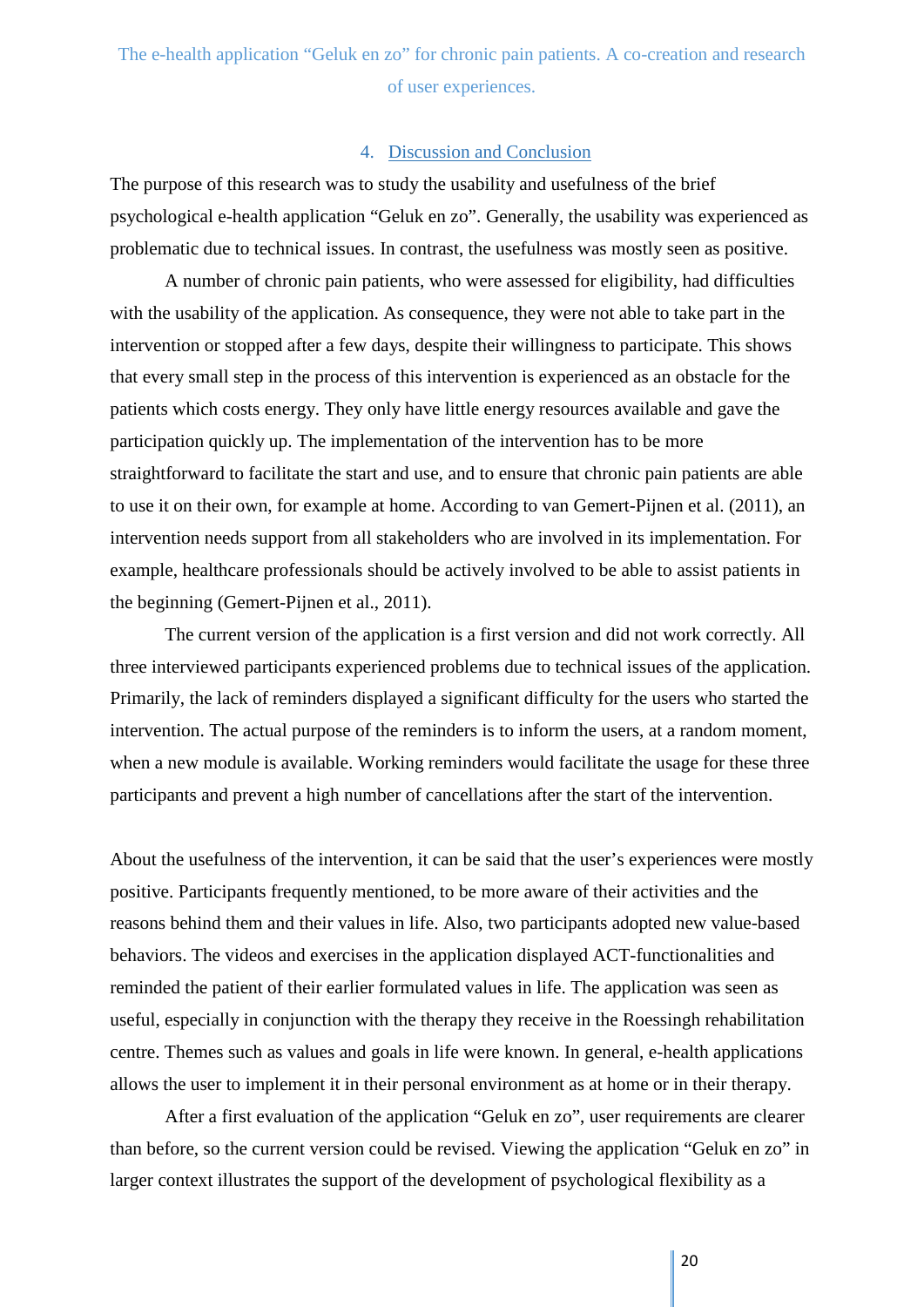change mechanism in chronic pain patients. This includes that participants adopted new value-based behaviors as suggested by Schreurs (2018), which makes it reach the goal of this ACT-intervention. These findings corroborate outcomes of previous studies suggesting that ACT- based interventions improves psychological flexibility and therefore mental health (Hayes et al., 2006; Trompetter et al., 2015b). Furthermore, support is founded on earlier findings of Atjak et al. (2015), that ACT is effective as a positive psychology intervention for chronic pain patients. In addition to Veehof et al. 2016, who stated that more extensive acceptation-based interventions are successful in the long-term, this study came up with new insights in the usefulness of short-term online interventions for private use. The application has the potential to be successful in the short-term, which supports the findings of Dahl et al. (2004).

In addition, this research gave much information about the usability of the application. The CeHRes Roadmap for the development of eHealth technologies emerged as a useful method for development and co-creation of a health-application (Gemert-Pijnen et al., 2011). Based on this framework, the researcher of the current study conducted interviews asking for user requirements and experiences. Also, it gives recommendations for future research, for example to involve more stakeholders in the implementation process. Following these authors, the development of an e-health technology is an iterative and long-term process. The application needs to be continuously evaluated and improved. This iterative process aims to ensure the most possible accordance between the users, technical aspects of the application and the context of usage.

Furthermore, the high experienced usefulness of the MARS allows evaluating it as a valuable method for developing an interview scheme in the current study and for future research. Without many changes could the main topics of the questionnaire be formulated into codes. Conducting the interviews verbally, displayed a useful method for the purpose of this study. The number of questions was high, and the aim was to collect broad information concerning a first evaluation of the application. For future studies it could be possible to conduct the interviews in written form. In a later stadium of the evaluation process less questions would be asked so that it would be less effort for chronic pain patients. Now, it seemed to be advantageous to conduct it verbally.

All in all, these results add to a growing body of literature that emphasizes the usefulness and usability of ACT-based and short-term online interventions. Furthermore, the CeHRes Roadmap and MARS were evaluated as valuable methods for the current research.

21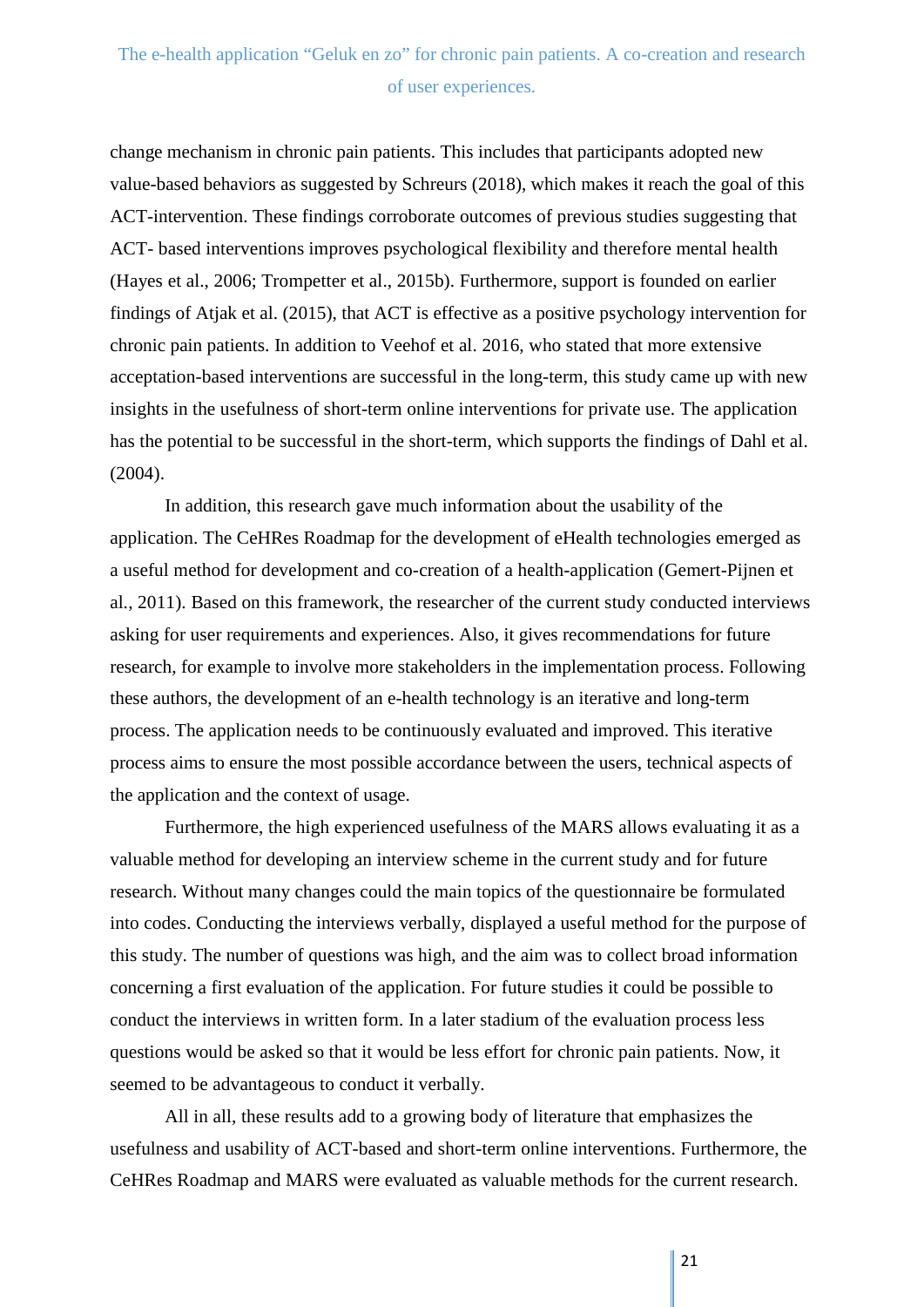#### <span id="page-21-0"></span>Limitations and Recommendations

This research has several limitations. First of all, the numbers of cancellations before and during the participation were high. Reasons varied between the participants. As a result of cancellation, the sample size in this research was small  $(N=3)$ . A bigger sample size would entail a greater diversity of perspectives and experiences with the application (Tong, Sainsbury & Craig, 2007). Now the participants were a less heterogeneous group than wished, however useful qualitative data could be collected. For more diverse results it is recommended to have a bigger and less homogeneous sample.

Second, all data gathered in this study was self-assessed by the researcher of the current study, which could have influenced the findings and makes it susceptible to an interpretation bias (Tong, Sainsbury & Craig, 2007).The interview scheme was developed on the base of an approved questionnaire, the MARS, and formulated together with a fellow student to improve the quality of the interviews and qualitative data. Also, the coding process of the interviews was conducted together and in an iterative way, to improve the objectivity and reliability of the current study. Further, the researcher of the current study already had experiences in conducting interviews and coding them through earlier research at the University which decreases the probability for mistakes.

Third, the person and his status who conducts the research can be of influence. The participant's openness could depend on it. The researcher of the current study was a University student and participants knew this. It could make a difference if the researcher would be a healthcare professional who is already known for the chronic pain patients from their therapy or an unknown person. It is possible that participants answer more open or do not dare to express criticism because of familiarity or anonymousness with the researcher. In short, the researcher of the current study did not have the impression that his status influenced the data collection negatively.

As a potential implementation issue, it could be taken into consideration to let healthcare professionals participate in this study as well. It was found that it is important to involve stakeholders to guarantee the uptake of an e-health application (Eysenbach, 2008). From a professional perspective, the value of the application for the chronic pain patients therapies as well as the usefulness of the intervention could be evaluated. It would enrich future research because of insights in the health care sector and the patient's rituals and habits (Gemert-Pijnen et al., 2011).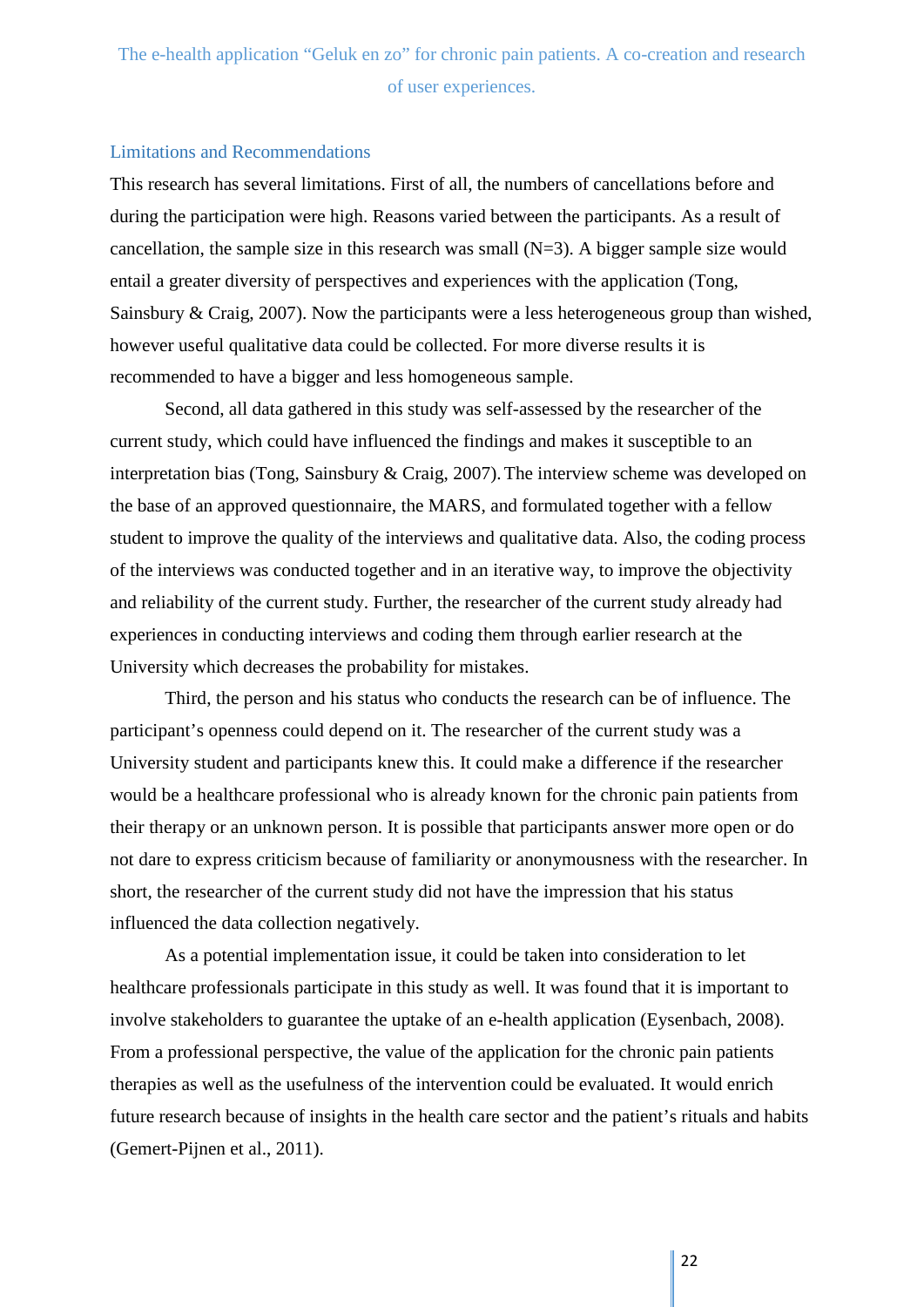Future research would still be situated in the research and development activity design of the CeHRes Roadmap for the development of eHealth technologies (Gemert-Pijnen et al., 2011). It is recommended to conduct a second pilot study of a revised version of the application "Geluk en zo". Thereby, a shorter interview scheme would be conducted. Furthermore, it could be think about the development of more than one version of the application. These versions could differ in duration of the modules and the whole intervention. Before the start of the intervention, every participant could decide which version he or she would like to use.

In summary, the usage of the application "Geluk en zo" was mostly experienced positively. It has the potential to offer the individual user an improvement of the awareness of values and activities, and the possibility to adopt new value-based behaviors. As a result, their psychological flexibility might increase. Concerning the usability of the application a revised version is strongly required. After this research, the user requirements and experiences are more precise than before. Brief e-health interventions such as "Geluk en zo" provide users with practical support to cope with their chronic pain.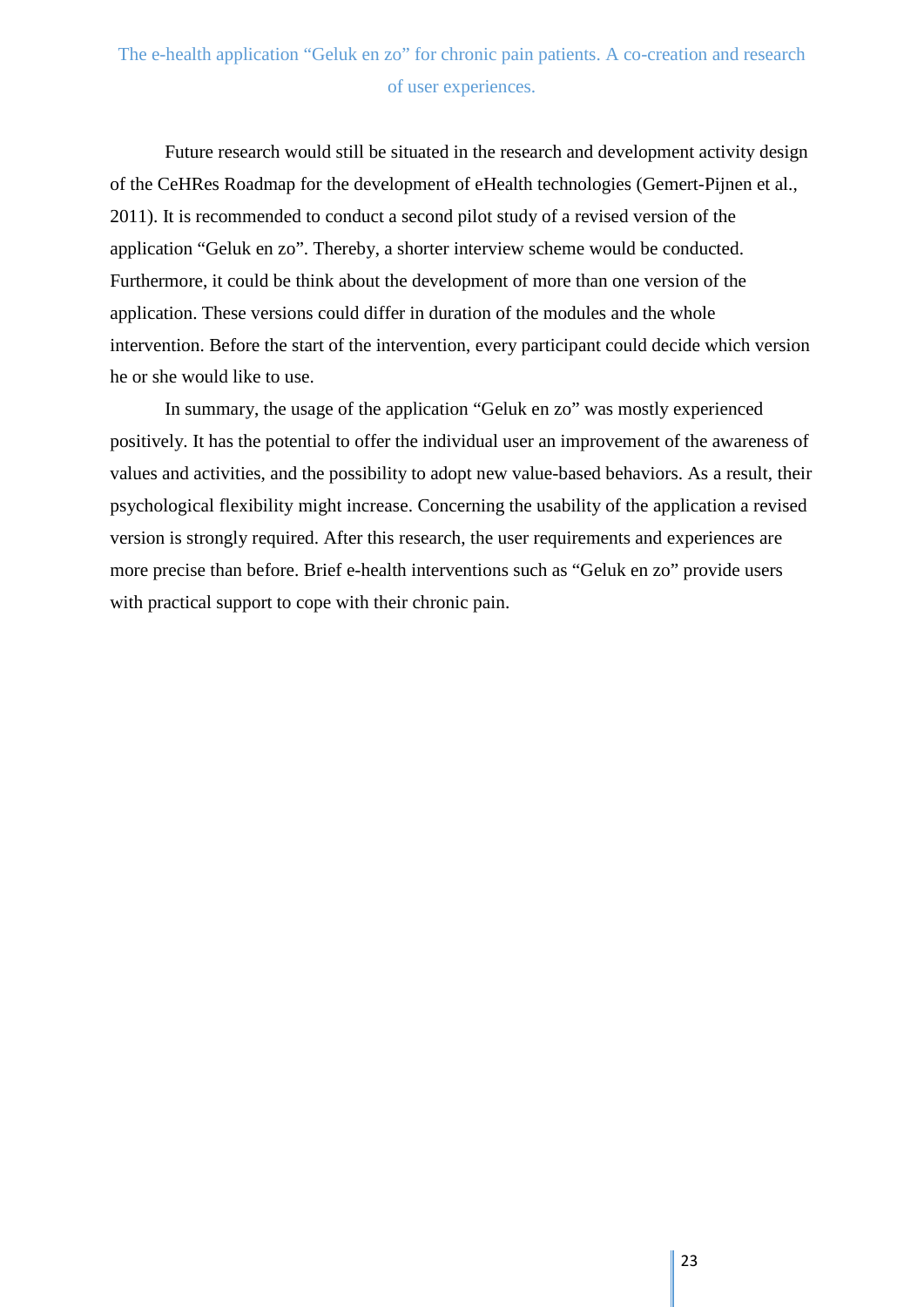#### 5. References

- <span id="page-23-0"></span>A-tjak, J. G., Davis, M. L., Morina, N., Powers, M. B., Smits, J. A., & Emmelkamp, P. M. (2015). A meta-analysis of the efficacy of acceptance and commitment therapy for clinically relevant mental and physical health problems. *Psychotherapy and Psychosomatics*, *84*(1), 30-36. https://doi.org/10.1159/000365764
- Breivik, H., Collett, B., Ventafridda, V., Cohen, R., & Gallacher, D. (2006). Survey of chronic pain in Europe: prevalence, impact on daily life, and treatment. *European journal of pain*, *10*(4), 287-287. doi:10.1016/jpain.2005.06.009
- Dahl, J., Wilson, K. G., & Nilsson, A. (2004). Acceptance and commitment therapy and the treatment of persons at risk for long-term disability resulting from stress and pain symptoms: A preliminary randomized trial. *Behavior therapy*, *35*(4), 785-801. https://doi.org/10.1016/S0005-7894(04)80020-0
- Davis, F. D. (1989). Perceived usefulness, perceived ease of use, and user acceptance of information technology. *MIS quarterly*, 319-340. doi: 10.2307/249008
- Eysenbach, G. (2008). Medicine 2.0: social networking, collaboration, participation, apomediation, and openness. *Journal of medical Internet research*, *10*(3). doi: 10.2196/jmir.1030
- Hayes, S. C., Levin, M. E., Plumb-Vilardaga, J., Villatte, J. L., & Pistorello, J. (2013). Acceptance and commitment therapy and contextual behavioral science: Examining the progress of a distinctive model of behavioral and cognitive therapy. *Behavior therapy*, *44*(2), 180-198. doi: 10.1016/j.beth.2009.08.002
- Hayes, S.C., Strosahl, K.D., & Wilson, K. G. (2012). Acceptance and Commitment Therapy: The process and practice of mindful change. Guilford Press: New York. doi:10.1159/000336596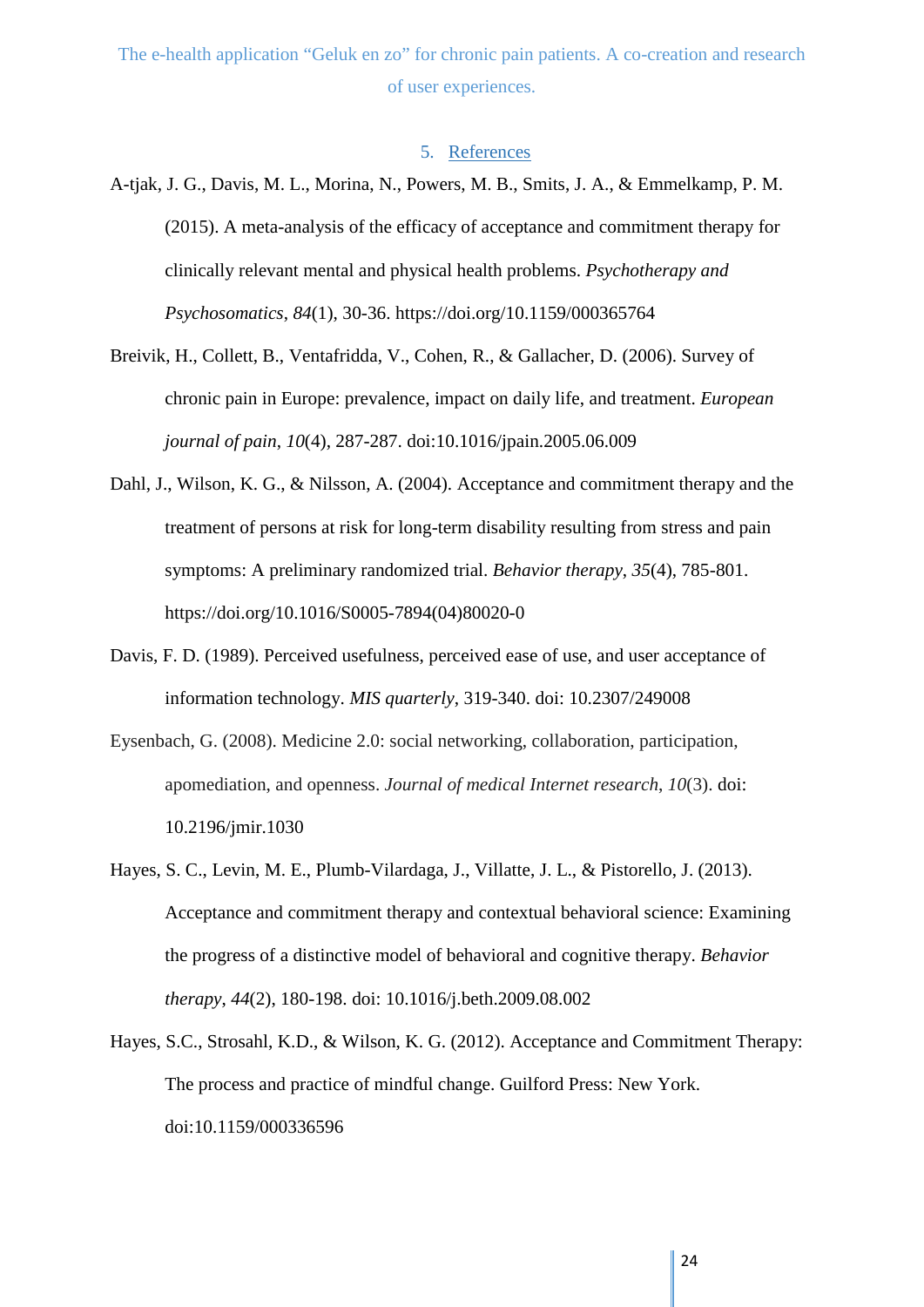- Hayes, S. C., Luoma, J. B., Bond, F. W., Masuda, A., & Lillis, J. (2006). Acceptance and commitment therapy: Model, processes and outcomes. *Behaviour research and therapy*, *44*(1), 1-25. https://doi.org/10.1016/j.brat.2005.06.006
- International Association for the Study of Pain subcommittee on Taxonomy (1986). Classification of chronic pain. Pain (suppl), 1-226.
- Kawai, K., Kawai, A. T., Wollan, P., & Yawn, B. P. (2017). Adverse impacts of chronic pain on health-related quality of life, work productivity, depression and anxiety in a community-based study. *Family practice*, *34*(6), 656-661. https://doi.org/10.1093/fampra/cmx034
- Kushniruk, A. (2002). Evaluation in the design of health information systems: application of approaches emerging from usability engineering. *Computers in biology and medicine*, *32*(3), 141-149. https://doi.org/10.1016/S0010-4825(02)00011-2
- Reid, K. J., Harker, J., Bala, M. M., Truyers, C., Kellen, E., Bekkering, G. E., & Kleijnen, J. (2011). Epidemiology of chronic non-cancer pain in Europe: narrative review of prevalence, pain treatments and pain impact. *Current medical research and opinion*, *27*(2), 449-462. https://doi.org/10.1185/03007995.2010.545813
- Schreurs, K. M. (2018). Acceptance and commitment therapy bij chronische pijn. *Tijdschrift voor Psychotheraphie, 2018, 44(1) – 1.*
- Schreurs, K., & Veehof, M. (2013). Acceptance and Commitment Therapy bij chronische pijn. In *Jaarboek Fysiotherapie Kinesitherapie 2013* (pp. 196-207). Bohn Stafleu van Loghum, Houten. https://doi.org/10.1007/978-90-313-9173-8\_14
- Stoyanov, S. R., Hides, L., Kavanagh, D. J., Zelenko, O., Tjondronegoro, D., & Mani, M. (2015). Mobile app rating scale: a new tool for assessing the quality of health mobile apps. *JMIR mHealth and uHealth*, *3*(1). Doi: [10.2196/mhealth.3422](http://doi.org/10.2196/mhealth.3422)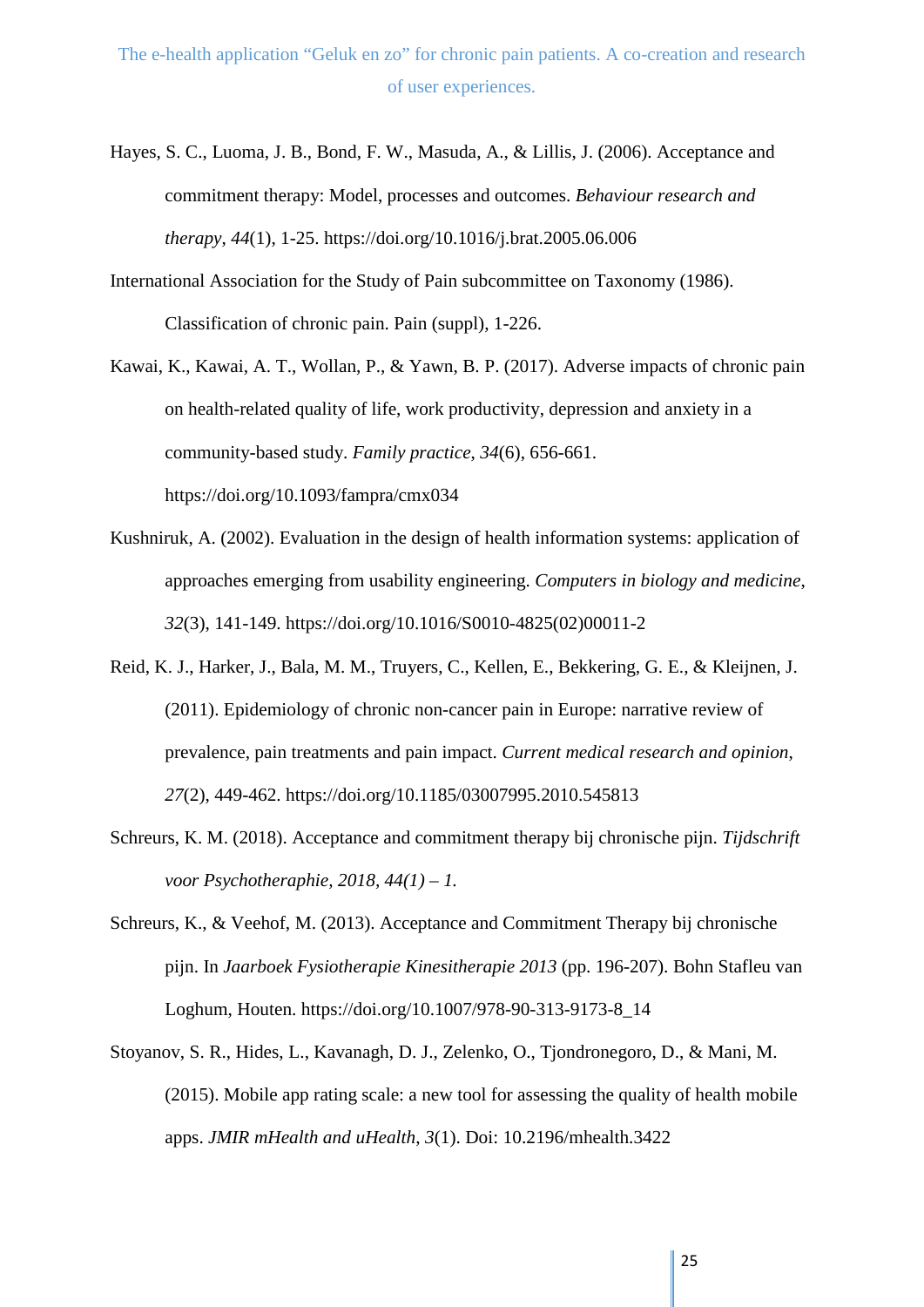- Trompetter, H. R., Bohlmeijer, E. T., Fox, J. P., & Schreurs, K. M. (2015a). Psychological flexibility and catastrophizing as associated change mechanisms during online Acceptance & Commitment Therapy for chronic pain. *Behaviour research and therapy*, *74*, 50-59. https://doi.org/10.1016/j.brat.2015.09.001
- Trompetter, H. R., Bohlmeijer, E. T., Veehof, M. M., & Schreurs, K. M. G. (2015b). Internetbased guided self-help intervention for chronic pain based on Acceptance and Commitment Therapy: A randomized controlled trial. *Journal of Behavioral Medicine*, *38*(1), 66-80. https://doi.org/10.1007/s10865-014-9579-0
- Turk, D.C., Wilson, H.D., & Cahana, A. (2011). Treatment of chronic non-cancer pain. The Lancet, 377, 2226-2235. https://doi.org/10.1016/S0140-6736(11)60402-9
- Übelacker, L.A., Weisberg, R.B., Herman, D.S, Bailey, G.L., Pinkston-Camp, M.M., & Stein, D. (2015). Chronic pain in HIV-Infected Patients: Relationships to depression, substance use, and mental health and pain treatment. Pain Medicine, 16, 1870-1881. https://doi.org/10.1111/pme.12799
- van Gemert-Pijnen, J. E., Nijland, N., van Limburg, M., Ossebaard, H. C., Kelders, S. M., Eysenbach, G., & Seydel, E. R. (2011). A holistic framework to improve the uptake and impact of eHealth technologies. *Journal of medical Internet research*, *13*(4). doi: 10.2196/jmir.1672
- Veehof, M. M., Trompetter, H. R., Bohlmeijer, E. T., & Schreurs, K. M. G. (2016). Acceptance-and mindfulness-based interventions for the treatment of chronic pain: a meta-analytic review. *Cognitive behaviour therapy*, *45*(1), 5-31. https://doi.org/10.1080/16506073.2015.1098724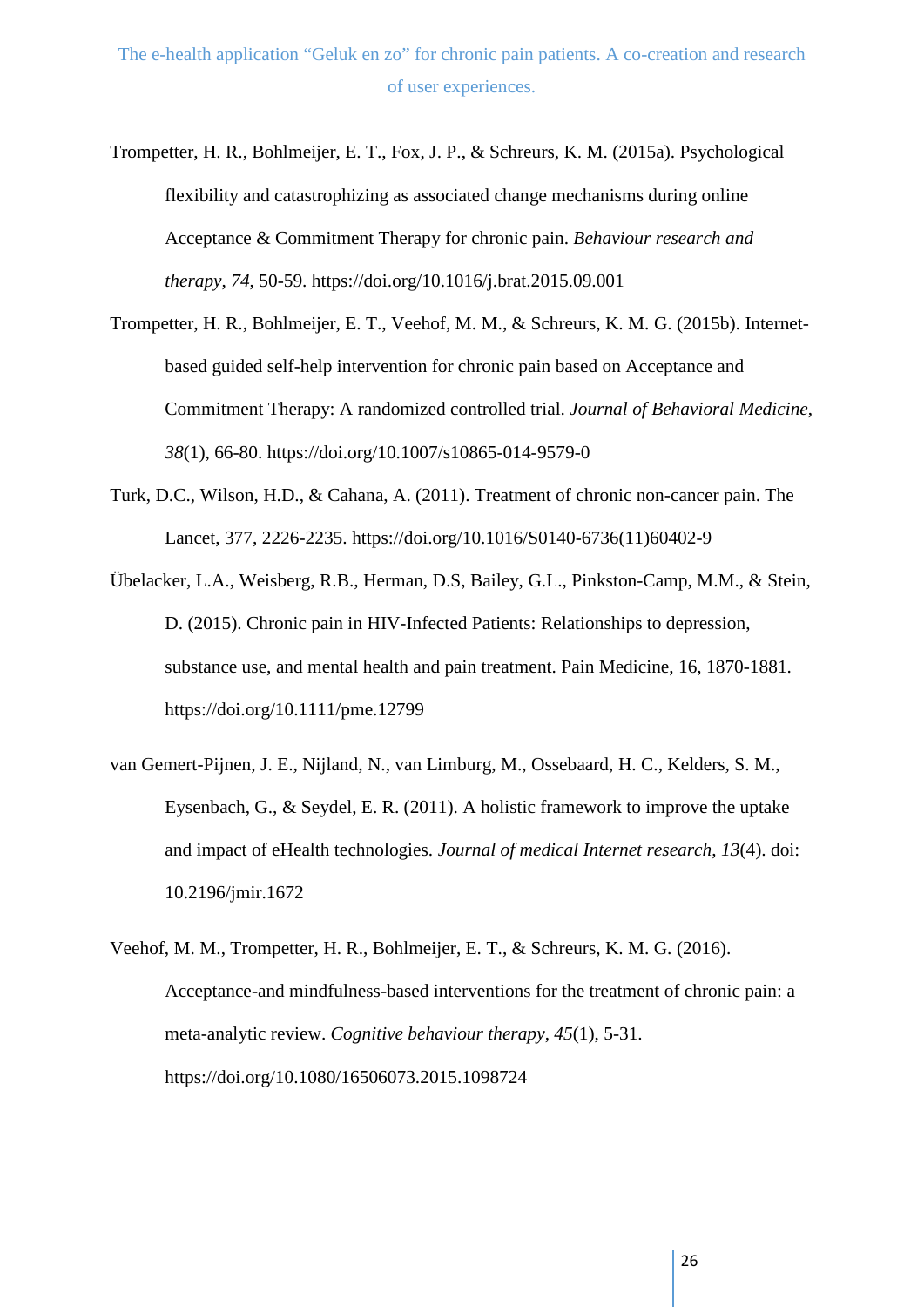#### 6. Appendixes

#### <span id="page-26-1"></span><span id="page-26-0"></span>6.1 Informed consent

#### **Toestemmingsverklaringformulier (informed consent)**

**Titel onderzoek:** De applicatie Geluk en zo bij chronische pijnpatiënten. Co-creatie en onderzoek naar gebruikerservaringen.

**Verantwoordelijke onderzoekers:** Marleen J. en Karlein Schreurs, Universiteit Twente, Enschede

#### **In te vullen door de deelnemer**

Ik verklaar op een voor mij duidelijke wijze te zijn ingelicht over de aard, methode, doel en belasting van het onderzoek. Ik weet dat de gegevens en resultaten van het onderzoek alleen anoniem aan derden bekend gemaakt zullen worden. Mijn vragen zijn naar tevredenheid beantwoord.

Ik begrijp dat het materiaal of bewerking daarvan uitsluitend voor het verbeteren van de app wordt gebruikt en voor presentaties daarover.

Ik stem geheel vrijwillig in met deelname aan dit onderzoek. Ik behoud me daarbij het recht voor om op elk moment zonder opgaaf van redenen mijn deelname aan dit onderzoek te beëindigen.

#### **In te vullen door de uitvoerende onderzoeker**

Ik heb een mondelinge toelichting gegeven op het onderzoek. Ik zal resterende vragen over het onderzoek naar vermogen beantwoorden. De deelnemer zal van een eventuele voortijdige beëindiging van deelname aan dit onderzoek geen nadelige gevolgen ondervinden.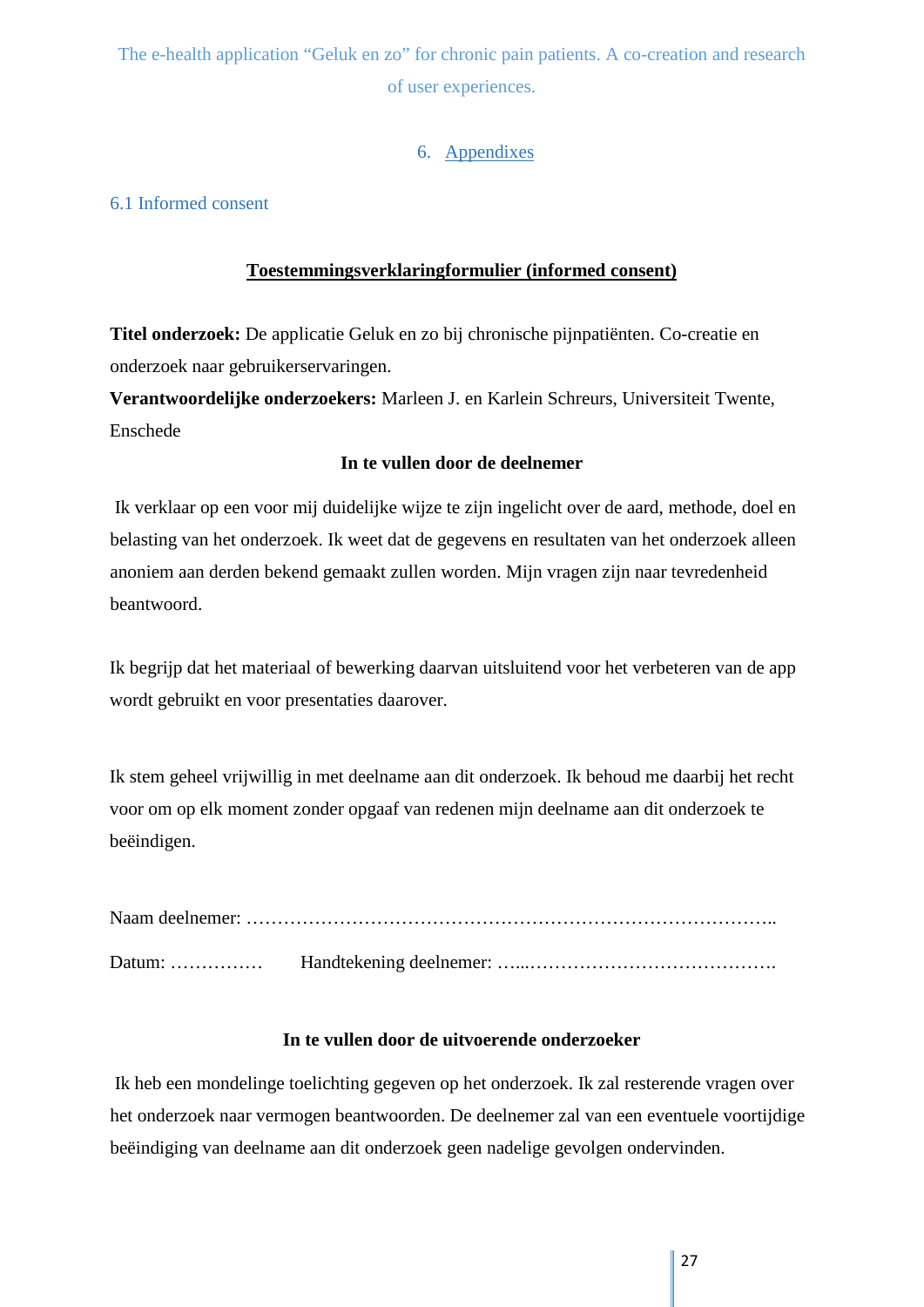Naam onderzoeker:

Datum: …………… Handtekening onderzoeker: ...………………………………….

#### <span id="page-27-0"></span>6.2 Information form

Enschede, 27 Maart 2018 **E-health applicatie, Geluk en zo'** 

Geachte heer/mevrouw,

U behandelaar heeft u gevraagd of u wilt deelnemen aan het gebruik van de e-health applicatie "Geluk en zo", ontwikkeld aan de Universiteit Twente. U beslist zelf of u mee wilt doen. Voordat u de beslissing neemt, is het belangrijk om meer te weten over de studie. Met deze brief geven we u meer informatie over de studie en wat deelname voor u betekent. Lees deze informatie rustig door. Bespreek het met anderen. Als u na het lezen van deze brief nog vragen heeft, kunt u terecht bij onderstaande onderzoekers. De contactgegevens vindt u aan het eind van deze brief.

#### **1. Wat is het doel van de studie?**

Het doel van de studie is om de gebruikersvriendelijkheid en nuttigheid van de applicatie "Geluk en zo" te testen.

#### **2. Wat houdt de e-health applicatie in?**

Aan het begin van de studie krijgt u toegang tot de applicatie "Geluk en zo". Deze applicatie is bedoeld als ondersteuning bij chronische pijn. In de applicatie komen thema's aan bod als acceptatie, mindfulness en leven naar waarden, om u bewust te maken voor uw persoonlijke doelen en waarden in het leven.

#### **3. Hoe wordt het onderzoek uitgevoerd?**

Aan het begin van de studie krijgt u uitleg over de e-health applicatie en krijgt u toegang tot "Geluk en zo". We zijn geïnteresseerd in uw meningen en waarnemingen over het gebruik van de applicatie.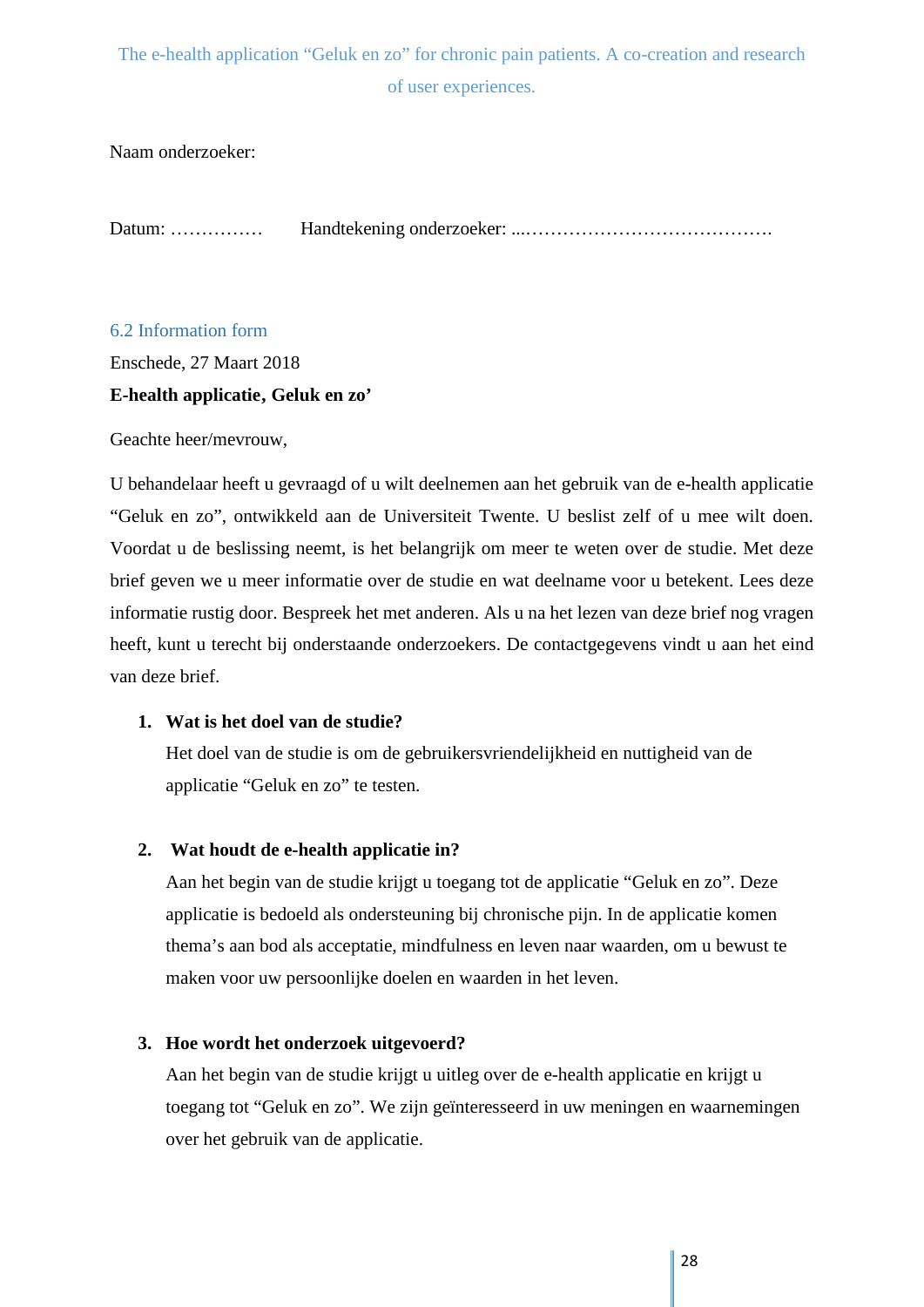#### **4. Wat wordt er van u verwacht?**

Als u meedoet, vragen we u om de e-health applicatie gedurende 9 dagen te gebruiken, waarin elke dag een andere module aan bod komt van ongeveer 10 minuten. Na het gebruik van de applicatie worden face-to-face interviews afgenomen van ongeveer 30 minuten per persoon.

#### **5. Wat gebeurt er als u niet wenst deel te nemen aan dit onderzoek?**

U beslist zelf of u meedoet aan deze studie. Deelname is vrijwillig. Als u besluit niet mee te doen, hoeft u verder niets te doen. U hoeft niets te tekenen. U hoeft ook niet te zeggen waarom u niet wilt meedoen. Als u wel meedoet, kunt u zich altijd bedenken en ten aller tijden stoppen met uw deelname.

#### **6. Wat gebeurt er met uw gegevens?**

Al uw gegevens blijven vertrouwelijk en worden anoniem verwerkt. Alleen de onderzoekers hebben toegang tot u gegevens en het wordt niet aan derden verstrekt. Als u de toestemmingsverklaring ondertekent, geeft u toestemming voor het verzamelen en bewaren van u gegevens.

## **7. Zijn er erxtra kosten/is er een vergoeding wanneer u besluit aan dit onderzoek mee te doen?**

Deelname aan deze studie is gratis, maar er is ook geen vergoeding voor deelname.

#### **8. Wat doet u als u mee wilt doen?**

Wanneer u heeft aangegeven geïnteresseerd te zijn in deelname aan de studie, ontvangt u vrijdag 30 maart 2018 nadere instructies en de toegang tot de applicatie "Geluk en zo" en kunt u het toestemmingsformulier invullen.

Met vriendelijke groeten, Marleen en Karlein Schreurs

#### <span id="page-28-0"></span>6.3 Interview scheme

**Interviewschema "Geluk en zo"**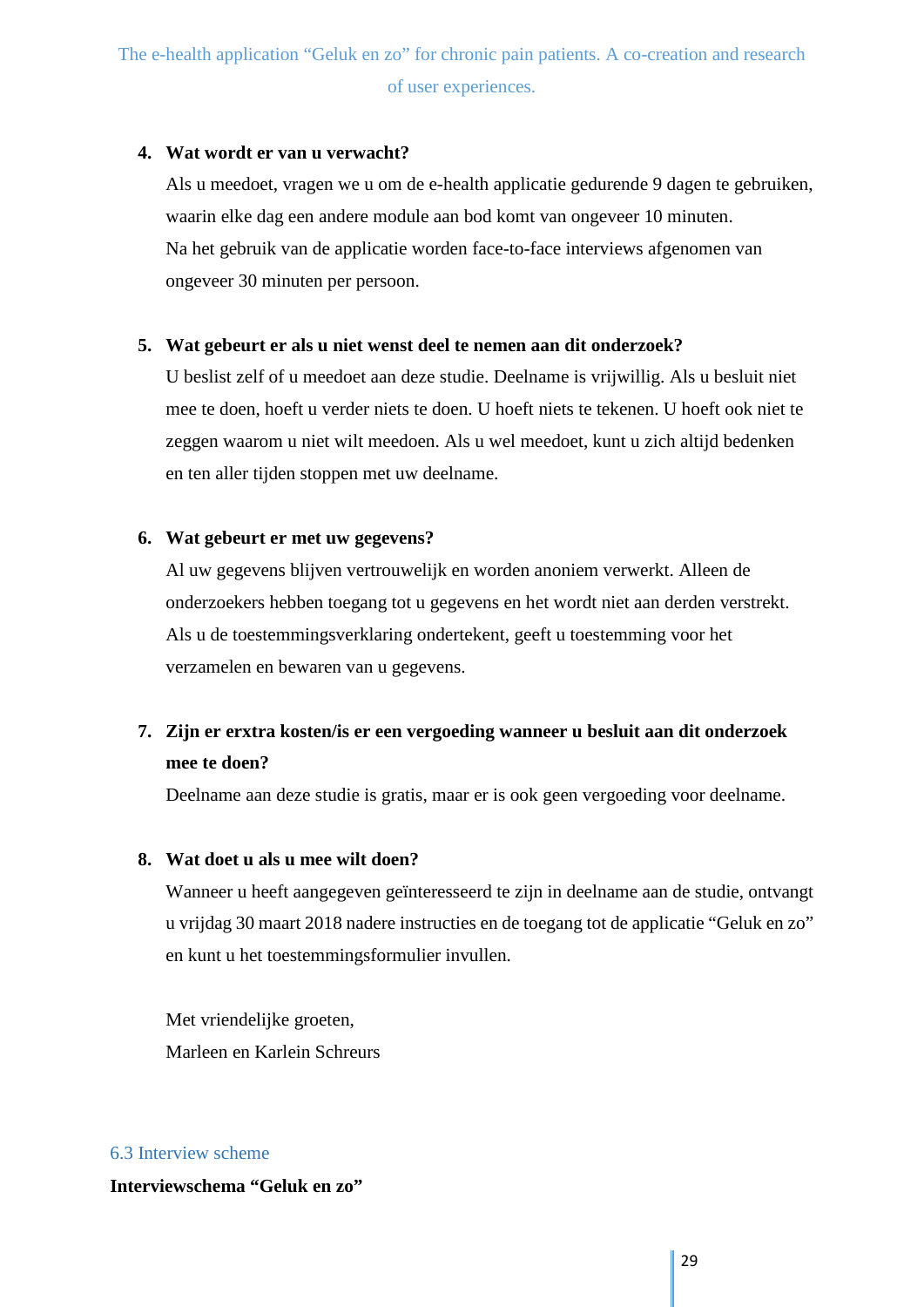#### **Demografische gegevens:**

Participant:

Leeftijd:

Geslacht:

Opleiding:

#### **Algemeen:**

- 1) Wat was uw eerste indruk en waarom?
- 2) Wat waren uw verwachtingen?

#### **Inhoudelijk**:

*Interesse* 

3) Vond u het interessant om de app gebruiken? Waarom wel? Niet?

#### *Gebruiksgemak*

4) Hoe gemakkelijk is het om te leren de app te gebruiken? Waren de innstructies duidelijk?

#### *Doelen*

- 5) Kunt u in uw eigen woorden aangeven wat het doel van de app is?
- 6) Wat vond u van de uitleg over het doel van de app?
- 7) Is dat doel behaald?

#### *Kwaliteit van informatie*

- 8) Hoe vond u de manier waarop de inhoud van de app werd omschreven?
- 9) Wat vond u van de informatie richting het doel van de app?

#### *Kwantiteit van informatie*

- 10) Wat vond u van de hoeveelheid informatie die werd gegeven?
- 11) Wat vond u van de vragen waarbij u moest invullen wat u aan het doen was?
- 12) Wat vond u van de vraag of de activiteit vandaan of naartoe was?
- 13) Wat vond u van de meerkeuze vragen over de activiteit in dag 2 en dag 3 (registreren) van de app? (interessant, belangrijk, zelf gekozen, waardevol, moet je doen)
- 14) Wat vond u van de vraag of u door wilde gaan met de activiteit of iets anders zou doen in de laatste 5 dagen (doen) van de app?
- 15) Wat vond u ervan dat u de modules terug kon kijken?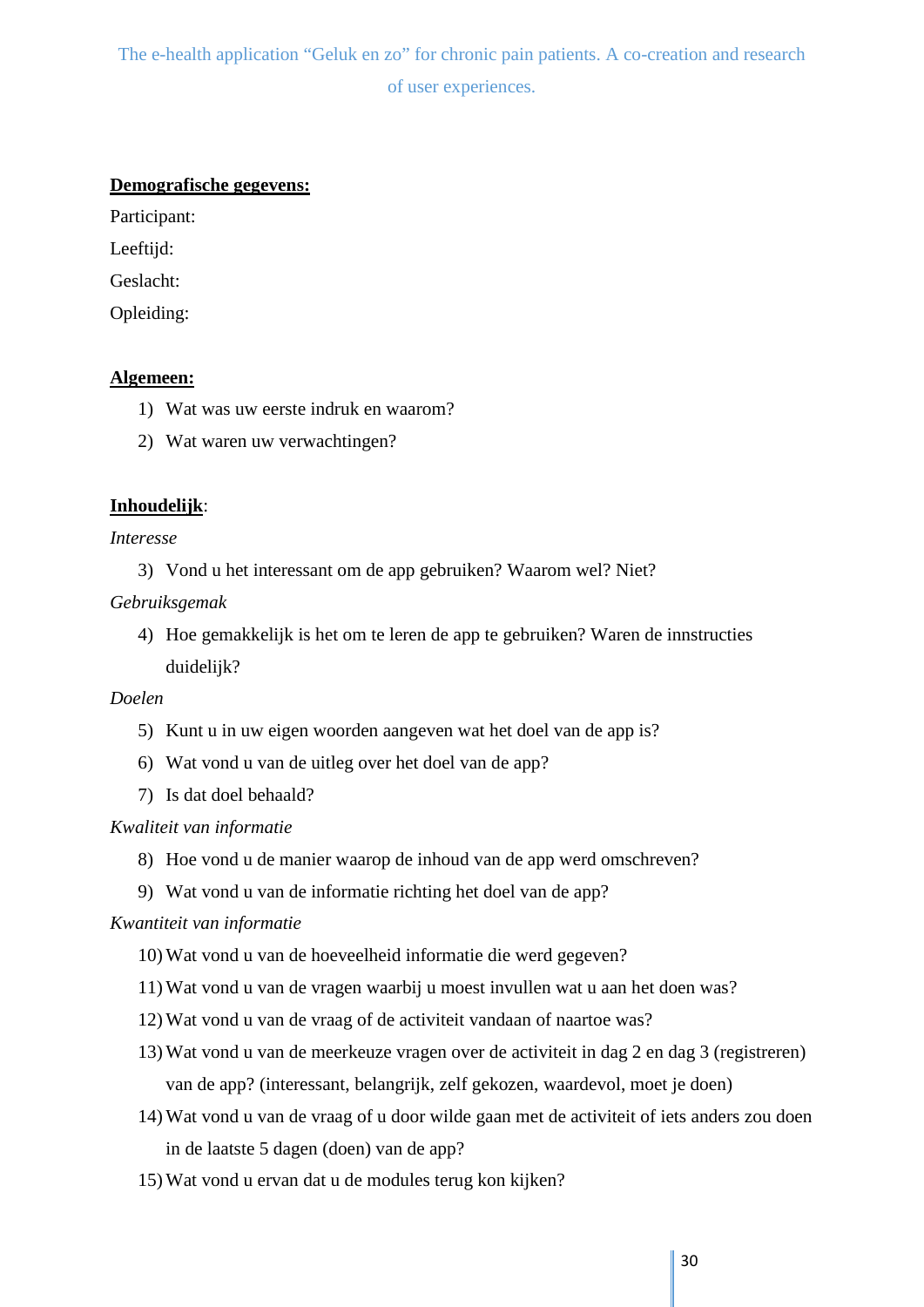16) Wat vond u van de opbouw van de modules?

#### **Design**:

#### *Prestatie*

- 17) Werken de reminders? Indien reminders ontvangen: Wat vond u van de hoeveelheid reminders? Wat vond u van de formulering van de reminders?
- 18) Heeft u er zelf aan gedacht met de modules bezig te gaan of moest u eraan herinnerd worden?

#### *Navigatie*

19) Wat vond u van de optie om af te wisselen tussen de schermen van actieve modules en afgeronde modules?

#### *Ontwerp*

20) Hoe waren de interacties tijdens het invullen van de modules in de app?

*Layout*

- 21) Wat vond u van grootte en opbouw van de knoppen/menu's op het scherm?
- 22) Wat vond u van de opmaak van de app?

#### *Visuele informatie*

23) Wat vond u van de visuele uitleg van concepten door middel van

video's/afbeeldingen?

24) Wat vond u van de manier waarop de informatie en modules werd gepresenteerd?

#### *Tijd*

- 25) Wat vond u van de duur van de modules?
- 26) Wat vond u van de duur van de gehele interventie?

#### **Motivatie**:

- 27) Hoe vond u het om de oefeningen in te vullen wat u aan het doen was? Waarom?
- 28) Hoe vond u het om aan te geven of deze activiteit vandaan of naartoe was? Waarom?
- 29) Hoe vond u het om te beslissen om door te gaan of te stoppen? Waarom?
- 30) Wat vond u van de oefeningen? moeilijk/makkelijk etc.? Waarom?

#### **Veranderingen**

31) Op welke manier zijn er door de app veranderingen opgetreden in hoe u over uw activiteiten denkt?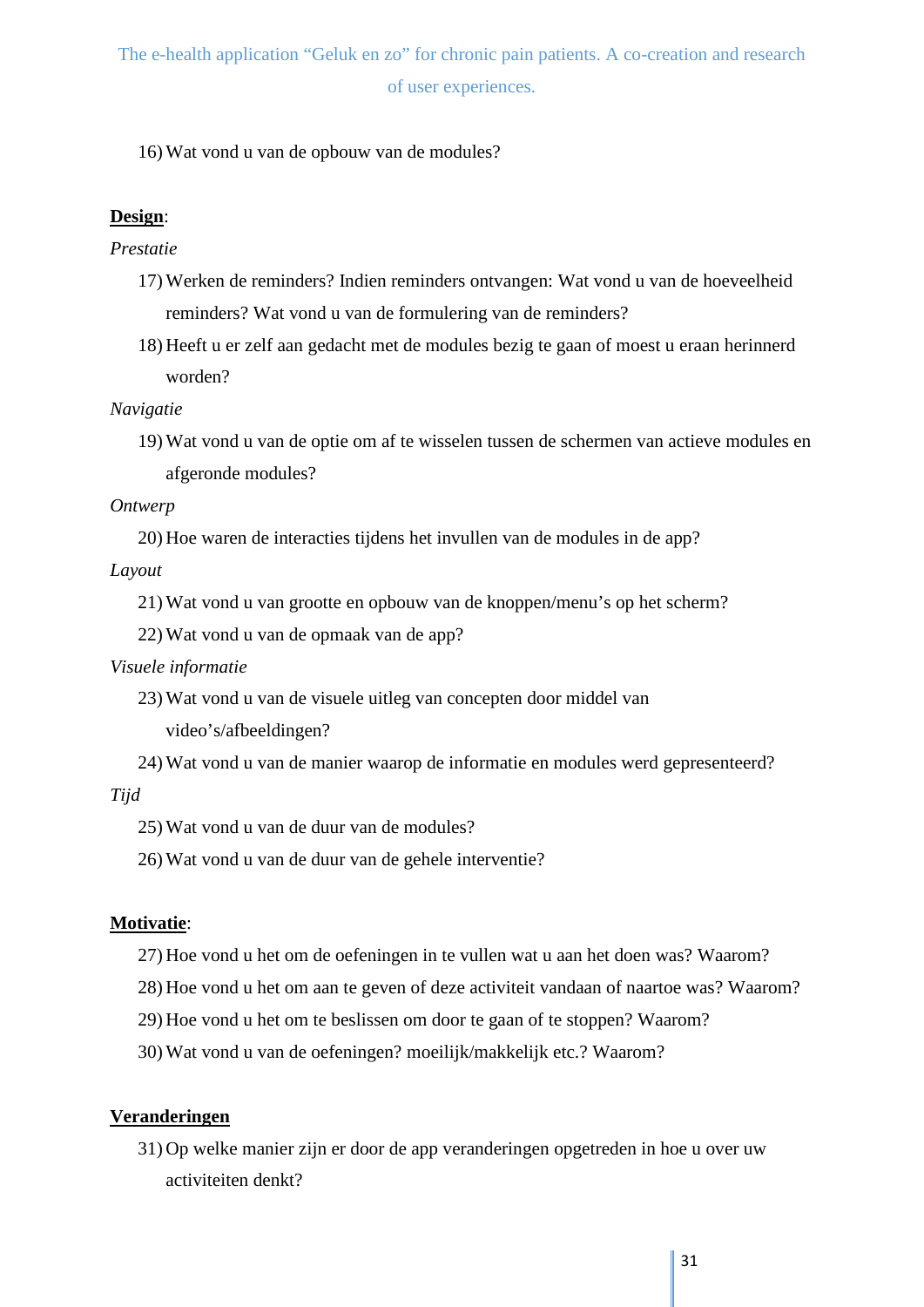- 32) Bent u andere activiteiten gaan doen door de app? Welke wel/niet?
- 33) Welke veranderingen zijn er opgetreden m.b.t. bewustzijn van persoonlijke waarden en doelen?
- 34) In hoeverre bent u zich bewuster geworden van uw lichaam?
- 35) Op welke manier heeft het gebruiken van de app invloed gehad op uw waardevolle acties?
- 36) Wat heeft u door het gebruiken van de app geleerd?
- 37) Hoe heeft de app invloed gehad op uw motivatie om te veranderen?

#### **Einde**

- 38) Welke suggesties heeft u voor verbetering van de app?
- 39) Wat zou u zelf graag nog toegevoegd zien? Mist er iets?
- 40) In welke mate kwam de app overeen met uw verwachtingen?
- 41) Op welke momenten/in welke situaties zou u de app zelf gaan gebruiken?
- 42) Wanneer zou u de app aan anderen aanbevelen?
- 43) Welke cijfer zou je aan de app geven? (van 0 tot 10)

#### <span id="page-31-0"></span>6.4 Frequency Distribution of the Codes

#### Table 3

*Code frequency per participant and code or subcode arranged in alphabetical order.*

|                  | Participant A | Participant B  | Participant C  | Total |
|------------------|---------------|----------------|----------------|-------|
| Goals            |               | $\overline{2}$ | 3              | 6     |
| Physical changes | 2             | 1              | $\overline{2}$ | 5     |
| Impression       |               | 3              | 3              | 7     |
| afterwards       |               |                |                |       |
| Impression       | 3             | 1              | 1              | 5     |
| previously       |               |                |                |       |
| Interactions     | 6             | 6              | 8              | 20    |
| Quality of       | 8             | 8              | 8              | 24    |
| information      |               |                |                |       |